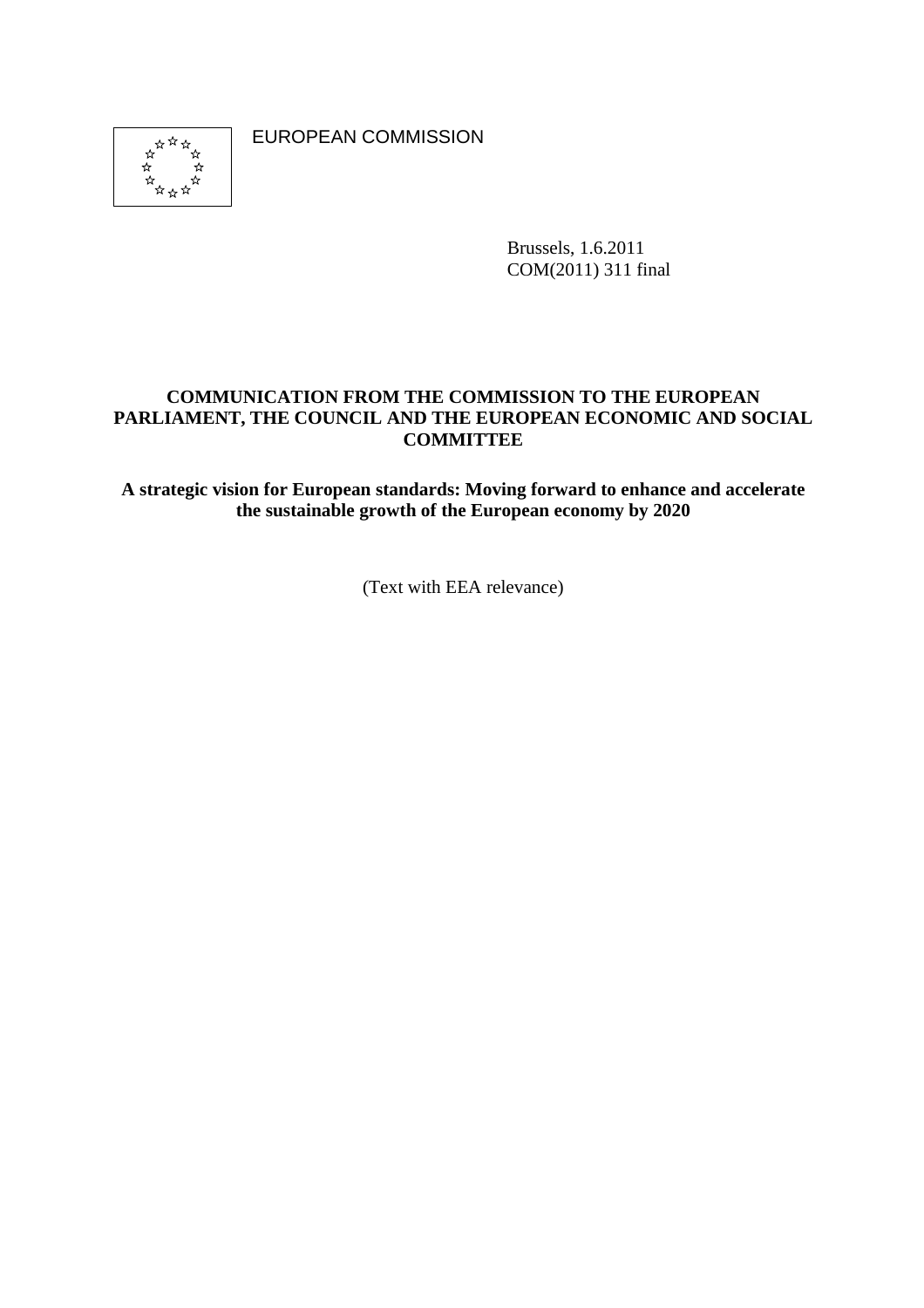### **COMMUNICATION FROM THE COMMISSION TO THE EUROPEAN PARLIAMENT, THE COUNCIL AND THE EUROPEAN ECONOMIC AND SOCIAL COMMITTEE**

### **A strategic vision for European standards: Moving forward to enhance and accelerate the sustainable growth of the European economy by 2020**

(Text with EEA relevance)

#### **1. A STRATEGIC VISION FOR STANDARDS IN EUROPE**

#### **1.1. European standards**

Standards are voluntary documents that define technical or quality requirements with which current or future products, production processes, services or methods may comply. Standards result from voluntary cooperation between industry, public authorities and other interested parties collaborating within a system founded on openness, transparency and consensus.

**Standards are trade-enhancing** because of their cost-decreasing effect and the reduction of information asymmetries between the supply and the demand sides, especially in the case of cross-border transactions. Several econometric studies have established a **clear connection at a macroeconomic level between standardisation in the economy, productivity growth, trade and overall economic growth**. The economic benefit of standardisation can vary significantly between different EU countries. Studies show that the impact of standards on annual GDP growth could rage from 0.3 to 1 percentage point. For Germany this impact is estimated at 1% of the gross national product, for France at 0.8% and for United Kingdom only at 0.3%.

One of the unique aspects of the voluntary cooperation between industry, public authorities and other interested parties in the EU is the growing number of **European standards** which are adopted by the European standardisation bodies  $(ESOs)^{1}$  and which apply throughout the EU. The ESOs are independent organisations governed by private law. For industry, European standards summarise best practice in a specific area, because they encapsulate the collective expertise of the participating actors. **The large majority of European standards remain industry–initiated**, indicating that these instruments mainly respond to the needs of enterprises and are mainly privately driven.

**European standardisation was extremely successful** and one of the driving factors of the creation of the internal market for goods. European standards replace national and often conflicting standards which, as such, may create technical impediments to

<sup>1</sup> The ESOs are: CEN (The European Committee for Standardisation), CENELEC (The European Committee for Electrotechnical Standardisation) and ETSI (The European Telecommunications Standards Institute).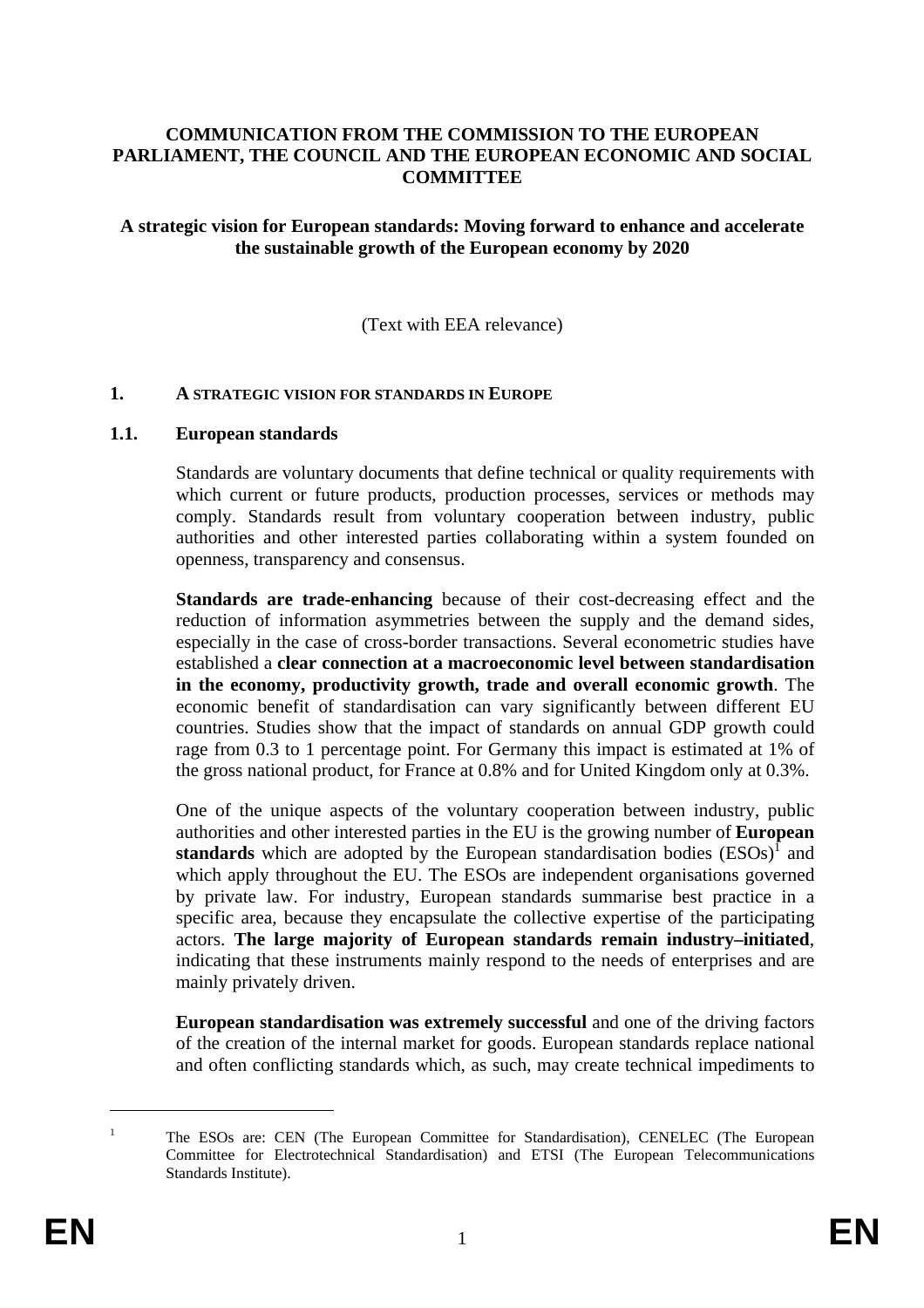a national market. Many European standards are developed by the ESOs at the request of the Commission. A large proportion of these standards adopted by the ESOs at the request of the Commission are so-called "harmonised standards" which ensure that products meet the essential requirements set out in EU harmonisation legislation. Compliance with a European harmonised standard guarantees compliance with the applicable requirements, including safety requirements, set out in the relevant EU harmonisation legislation. However, use of harmonised standards is still voluntary and a manufacturer may use any other technical solution which demonstrates that his product meets the essential requirements. The percentage of European standards that are harmonised standards has increased in the last two decades from 3.55% to 20% in 2009.

**European standards and standardisation are very effective policy tools for the EU**. Although standards and standardisation have much wider benefits for the European economy, they are used as policy instruments to ensure, inter alia, the interoperability of networks and systems, a proper functioning of the Single market, a high level of consumer and environmental protection, and more innovation and social inclusion.

**Consumer safety is very important element in many European standards**. The safety of the consumer is usually a primary concern for drafting and adopting a European standard. Conversely, when a safety issue is discovered when the product is already put on the market (for example as a result of a market surveillance inspection), this problem should be taken into account during the preparation of a new standard or the revision of an existing standard. As a consequence, there is a close link between standardisation, product safety and market surveillance, which will be strengthened in the future revision of the legislative framework on market surveillance.

**European and other standards are indispensable in the digital society** to ensure the interoperability of networks and systems, especially in the field of ICT. In a digitally driven society, ICT solutions are used in any economic sector as well as in our daily lives. ICT solutions, applications and services have to be able to communicate with each other; they should be interoperable. Interoperability requires standards.

# **1.2. …in a fast changing global landscape**

But the world has changed. Standards used to be confined to product standards but are evolving more and more to process and production standards covering a broad range of subjects. In the future, **European standardisation will play a crucial role in a wide variety of areas, wider than today**, ranging from supporting European competitiveness, protecting the consumer, improving accessibility of disabled and elderly people to tackling climate change and the resource efficiency challenge. To respond rapidly to evolving needs in all areas, a comprehensive, inclusive, efficient and technically up-to-date European standardisation system will be required. This system will build on the strengths of the existing system, but will also need to be flexible and responsive in addressing future challenges as they arise.

It is especially vital that in areas where Europe is the driving innovation force in developing new types of tradable goods, services and technologies – for example in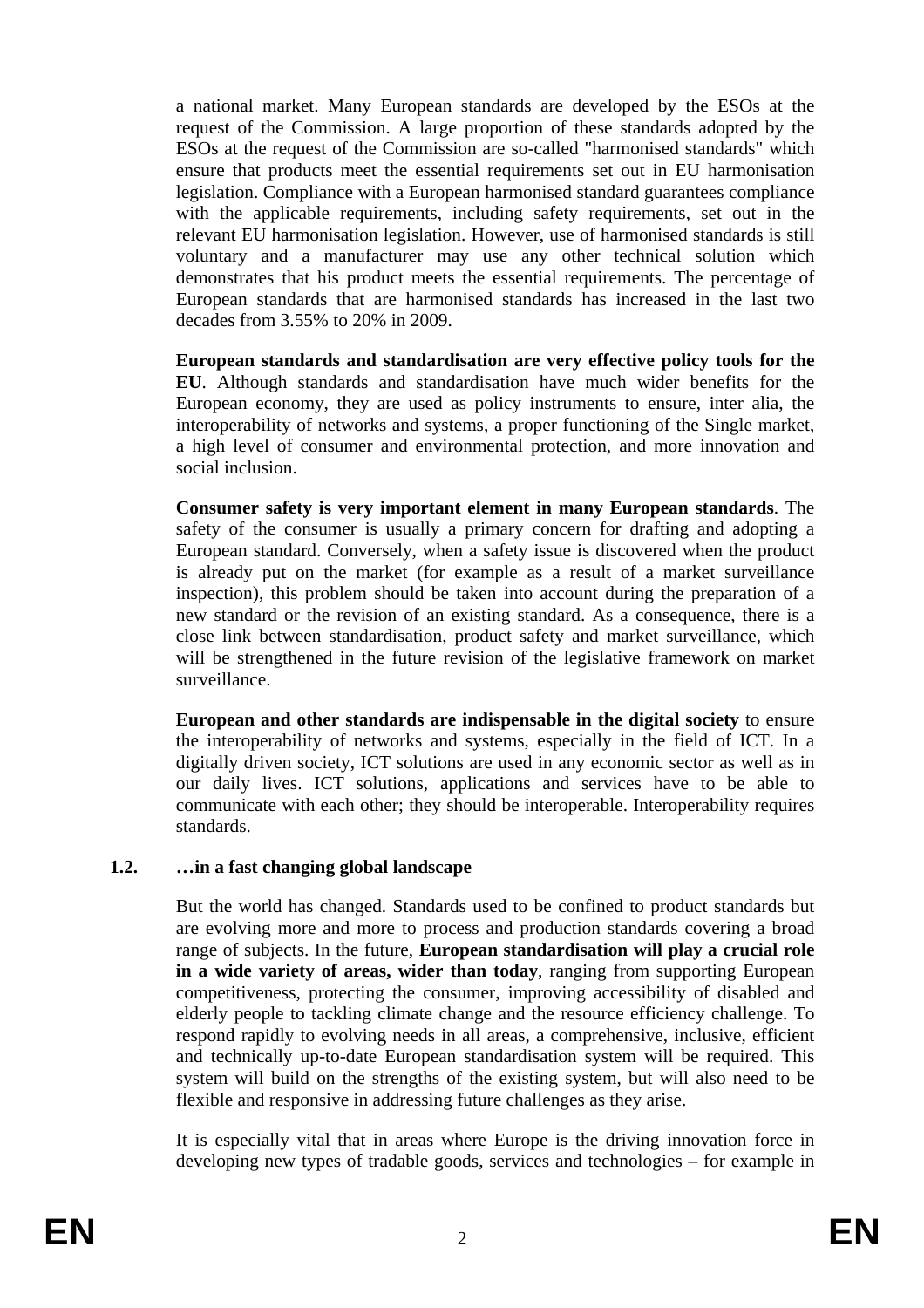areas such as electric vehicles, security, energy efficiency and smart grids – that the creation of the European standard be carried out rapidly with the aim of asserting it as an international standard. This would maximise first mover advantage and increase the competitiveness of European industry. In such cases, though the role of ESOs is vital, any delays in delivering the standard will lead to prompt legislative action by the Commission.

The European Council of 4 February 2011 confirmed that standardisation is a crucial framework condition to boost private investment in innovative goods and services and that **standardisation processes should be accelerated, simplified and modernised**. It is essential for the European economy that **European standardisation further adapts to the fast changing global landscape and economic environment**. The rapid shortening of innovation cycles, the convergence of technologies, fierce global competition and emergence of new global players could raise concerns about the sustainability of European standardisation system in adapting to these challenges. In the new global era, the policy role of standardisation process cannot be limited to supporting European legislation. Today, standardisation is increasingly happening at global level in many areas, often, like in the field of ICT, through dynamic and fast-paced fora and consortia. In this context, the strategic use of standards on the one hand and European standardisation on the other, are strategic assets for securing EU competitiveness and a key tool for knowledge dissemination, interoperability, validation of novel ideas and promotion of innovation. Yet, European standards can complement but not substitute European legislation, or prevent the European legislator from addressing major issues in the EU.

European standardisation will expand to new areas and will cover new subjects. In a fast changing and globalising economic context, standards will more than ever become an invaluable tool for international trade. However, **the success of the implementation of the European standards will depend on the legitimacy and the efficiency of their adoption processes**. The inclusivity and the speed of the process must be urgently improved if we want European standards to play a global role.

**Standardisation will play an important part in supporting the Europe 2020 Strategy for smart, sustainable and inclusive growth**, as set out in several flagship initiatives. Innovation Union<sup>2</sup> underlines that a dynamic and responsive European standardisation system is needed to support innovation. The Industrial Policy<sup>3</sup> flagship stresses the need for European standardisation to be highly responsive in a rapidly changing world, for it to support European competitiveness in the global market and for it to meet the needs of both industry and public authorities. The Digital Agenda for Europe<sup>4</sup> highlights the importance of ICT standards in delivering interoperability between devices, applications, data repositories, services and networks. And the Flagship for a Resource Efficient Europe<sup>5</sup> emphasizes the important role of standards in encouraging eco-innovation. Standardisation also plays

<sup>2</sup> COM(2010) 546.

<sup>3</sup> COM(2010) 614. 4

COM(2010) 245. 5

COM(2011)21.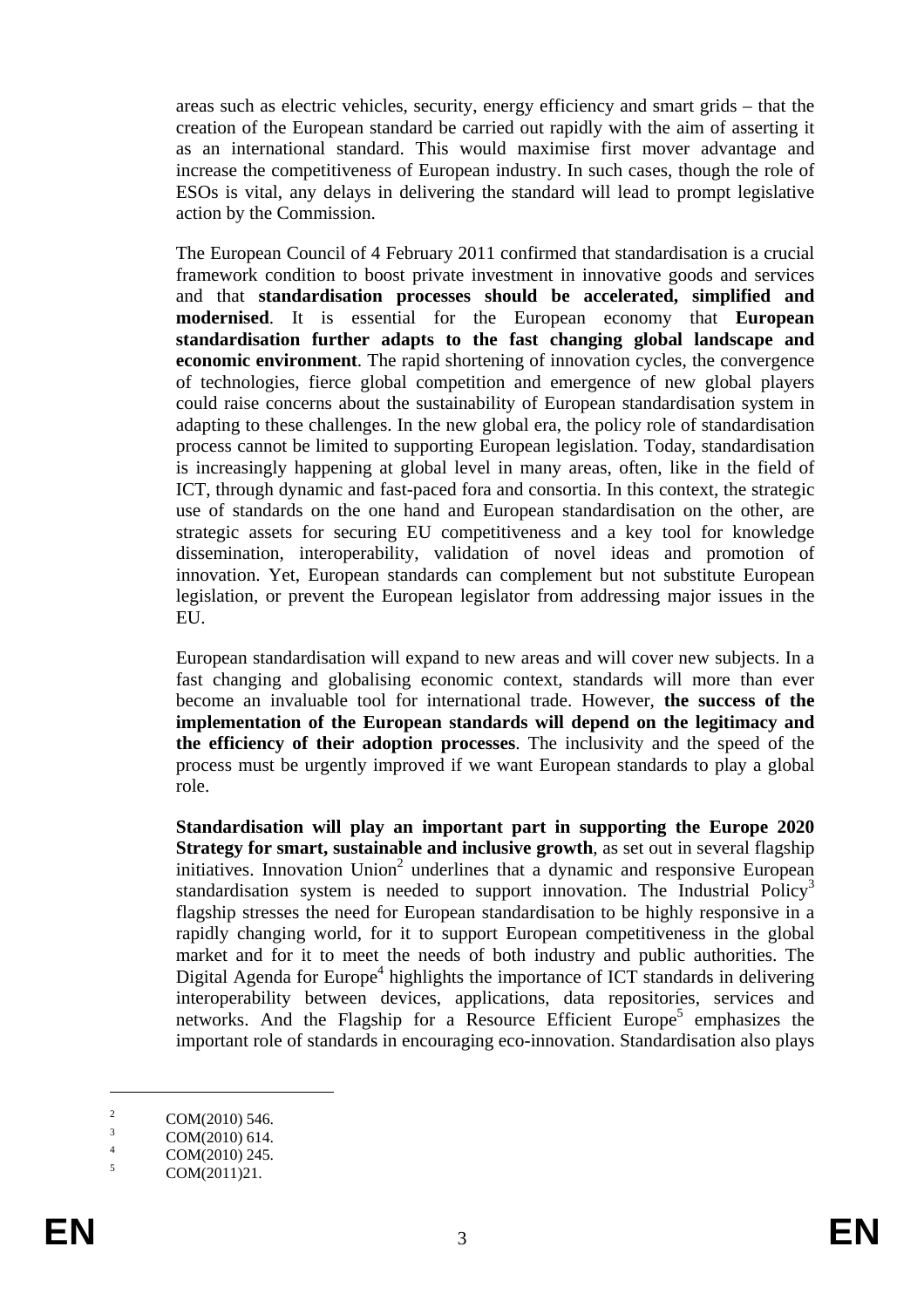a role in policy measures such as the "Single Market Act"<sup>6</sup>, the Communication on Trade, Growth and World Affairs<sup>7</sup> and the Disability Strategy 2010-2020<sup>8</sup>. European standardisation also features in the review of the "Small Business Act" for Europe<sup>9</sup>. The Communication on "a new response to a changing Neighbourhood<sup>10</sup>" also refers to the need for partner countries to implement commitments on taking over EU standards in the framework of the negotiations with respect to Deep and Comprehensive Free Trade Agreements (DCFTA).

A European standardisation system supporting the Europe 2020 Strategy for smart, sustainable and inclusive growth will need to meet the following **strategic objectives**:

- (1) **Standards need to be quickly available especially but not only to assure the interoperability** between services and applications in the field of **information and communications technologies** so that Europe can reap the full benefits of ICT. The most relevant ICT standards developed by the ESOs or by global ICT Fora and Consortia, provided that these standards comply with a set of quality criteria, should play a more prominent role in fulfilling public policy objectives and societal needs. It should become possible to use these standards in public procurement, or to facilitate policy making and legislation.
- (2) Standardisation within the EU will continue to make a significant contribution to the European economy. European standards are **powerful strategic tools for businesses to increase their competitiveness.** Since European standards are used above all by businesses as a tool to facilitate the market penetration of innovative goods and reducing production costs, **standards must keep pace with ever faster product development cycles**.
- (3) **European standards developed by the European standardisation bodies will need to respond to an increasing demand, as a tool to support many European policies and legislation**. European standardisation has and will have a significant impact in underpinning the single market of goods and services and preventing the creation of trade barriers within the EU. The use of standards as a policy tool is made possible by a longstanding tradition of strong partnership between voluntary experts from industry, EU public authorities, the ESOs the National Standardisation Bodies (NSBs) and other standard developing organisations. The ESOs are responsible for managing the development and the adoption of European standards in consultation with their members $^{11}$ .

<u>.</u>

<sup>6</sup> COM(2011) 206.

<sup>7</sup> COM(2010) 612.

<sup>8</sup> COM(2010) 636.

 $\overline{Q}$  $\frac{9}{10}$  COM(2011) 78.

 $\frac{10}{11}$  COM(2011) 303.

<sup>11</sup> CEN and CENELEC's membership consists of the NSBs, whereas ETSI uses a 'mixed' model, in which members from industry participate directly in standards development, with the National Committees involved in the final stages of agreeing a European standard.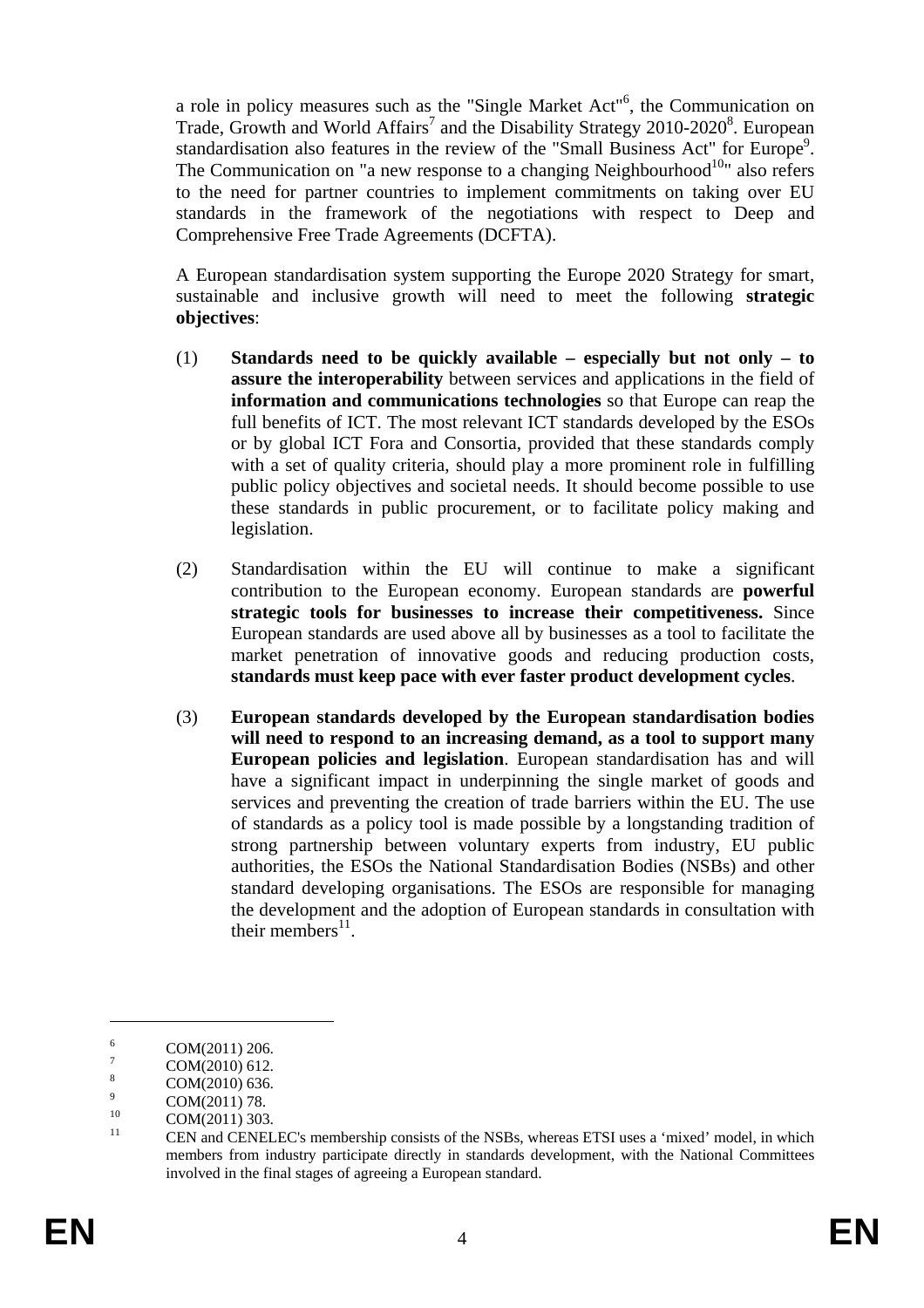- (4) **European standards will affect more and more groups in European society**, including businesses of all sorts and many individual citizens. A standard is the result of a consensus reached by those participating in its development. A sufficiently wide range of participants is essential for a standard to be accepted both by businesses and consumers. **The European standardisation system must therefore become as inclusive as possible**, with all partners committed to a system rooted in the core values of openness, transparency and scientific solidity. The continuous improvement of standardisation structures and governance will also require effective and closer collaboration between all partners, above all between the European standardisation bodies and between national standardisation bodies on the one hand, and the public authorities and legislators on the other.
- (5) Standards have an important role to play in **supporting the competitiveness of European businesses in the global market**, allowing them to access foreign markets and establish business partnerships around the globe.

This strategy sets out a package of measures, both legislative and non-legislative. The legislative measures are contained in the accompanying proposal for a Regulation on standardisation, which updates and combines existing European legislation and is accompanied by an Impact Assessment<sup>12</sup>. Non-legislative measures include actions to be taken by the Commission and a series of recommendations addressed to other actors in the European standardisation system.

These measures all draw on the results of a wide-ranging review of the European standardisation system, carried out from 2008-2010, including the EXPRESS Report<sup>13</sup>, two public consultations, the White Paper on Modernising ICT standardisation in the  $EU^{14}$  and a range of in-depth studies. It is also informed by the European Parliament's October 2010 report on the future of European standardisation<sup>15</sup>, which emphasises building on the strengths and core values of the existing system, improving its deficiencies and striking the right balance between the European, national and international dimensions.

The importance of European standardisation for the European economy and the competitiveness of European enterprises implies that it will be necessary, in a longer term perspective, to assess on a more regular basis if the European standardisation system is sufficiently capable to adapt to the quickly evolving environment and to contribute to Europe's strategic internal and external objectives, in particular in the field of industrial policy, innovation and technological development. The first assessment will be launched in 2013 at the latest.

<sup>&</sup>lt;sup>12</sup> The impact assessment also evaluates the relevance of the standardisation activities receiving EU financing in the light of the requirements of EU policies and legislation, as set out in Article 6(2) of Decision No 1673/2006/EC of the European Parliament and of the Council of 24 October 2006 on the

financing of European standardisation. 13 Expert Panel for the Review of the European Standardisation System (EXPRESS), "Standardisation for a competitive and innovative Europe: a vision for 2020", Report for the European Commission, 2010. [http://ec.europa.eu/enterprise/policies/european-](http://ec.europa.eu/enterprise/policies/european-standards/files/express/exp_384_express_report_final_distrib_en.pdf)

standards/files/express/exp\_384\_express\_report\_final\_distrib\_en.pdf<br>
COM(2009)324 of 3.7.2009.<br>
<sup>15</sup> A 7.0375/2010.

A7-0276/2010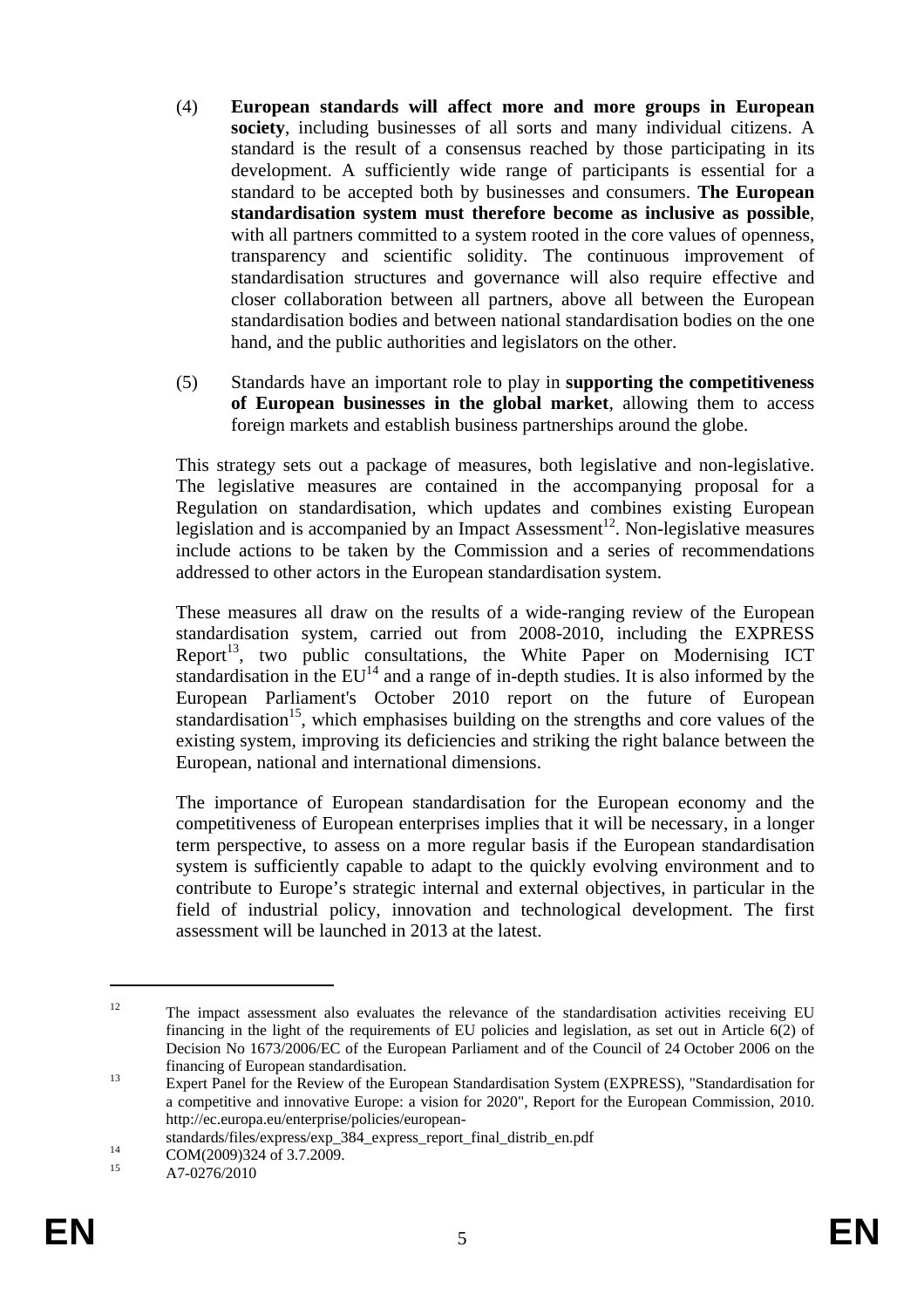#### **2. EUROPEAN STANDARDISATION IN SUPPORT OF INDUSTRIAL POLICY AND INNOVATION**

In an era of increasing global competition, an ageing European population and fiscal restraint, European competitiveness depends on our ability to foster innovation in products, services and processes. For this reason innovation has been placed at the heart of the Europe 2020 strategy and the Commission flagship initiatives on "Industrial Policy"16 and "Innovation Union"17.

The **benefits of standards for the European industry** are tremendous. Standards lead to cost reduction or cost savings derived mainly from economies of scale, the possibility to anticipate technical requirements, the reduction of transaction costs and the possibility to access standardised components. According to the World Bank<sup>18</sup>, one of the most important economic benefits of standards is that they increase productive and innovative efficiency. They allow suppliers to achieve lower per-unit costs by producing large homogeneous batches. In addition, producers gain skills and experience by focusing on fewer product variations. Another benefit is improved market access as a result of increased competitiveness due to increased efficiency, reduced trading costs, simplified contractual agreements (because the characteristics and functionalities of the product are clear as a result of the standards) and increased quality. Standards also lead to better relations with suppliers and clients derived from increased safety for consumers, increased trust, reduced liability risk and wider choice of suppliers for the same reasons mentioned above. Minimum safety standards are the most straightforward example of standards used to solve imperfect information problems. European standards have an immense value for the competitiveness of the enterprises working in the fields of transport, machinery, electro-technical products and other manufacturing industries, as well as in the field of telecommunications.

Well designed and timely European standards can support **innovation** in a number of ways. Existing standards can codify and spread the state of the art in various technologies. They can also facilitate the introduction of innovative products by providing interoperability between new and existing products, services and processes, for example in the field of eco-design, smart grids, energy efficiency of buildings, nanotechnologies, security and eMobility. In some instances, innovations can more easily gain market acceptance if they comply with existing standards for safety, quality and performance. Interoperability standards can underpin a technological platform on which other innovation can take place, especially for services (for example, using LTE mobile services as a platform for mobile commerce solutions or public cloud computing platforms for eGovernment applications).

Finally, **standards can help to bridge the gap between research and marketable products or services**. A standard can codify the results of publicly funded research, thus making them available as a basis for further innovation. This can be a highly effective mechanism for knowledge and technology transfer. Unfortunately, the full

<u>.</u>

 $^{16}$  COM(2010) 614.

 $\frac{17}{18}$  COM(2010) 546.

<sup>18</sup> Quality Systems and Standards for a Competitive Edge (drafted by J. Luis Guasch, Jean-Louis Racine, Isabel Sánchez and Makhtar Diop), The International Bank for Reconstruction and Development/The World Bank, 2007.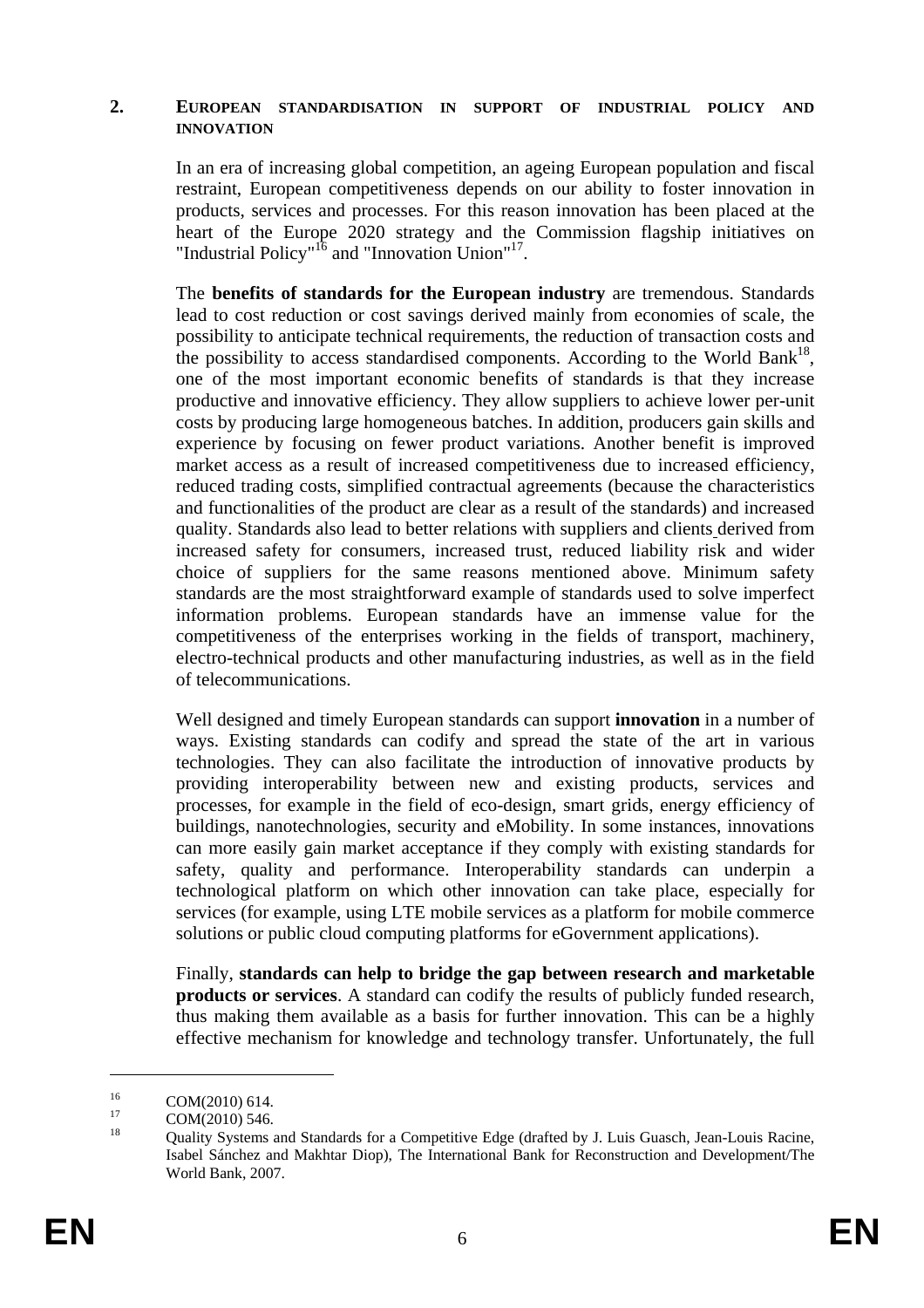potential of standardisation in support of innovation is not realised. There is still a need for further understanding on how the different channels through which standards can spur innovation interact.

Scientific activities make a key contribution to the standardisation process. The methodologies, processes and materials that lead to standards are defined, partly or wholly, by available scientific knowledge. Indeed **pre-normative research** is a prerequisite in many promising industrial applications as a means of establishing a level playing field for industrial cooperation and a predictable regulatory environment for future market development.

A systematic approach to research, innovation and standardisation should be adopted at European and national level to improve the exploitation of research results, help best ideas to reach the market and achieve wide market uptake.

When standards with a scientific component are to be incorporated into European Union policy, procedures will be defined to assure that they are impartial, sound, based on balanced scientific evidence and take into account impacts throughout the lifecycle of products and services. In addition to results relevant to standardisation from EU funded research projects and other sources, **the Joint Research Centre of the European Commission will provide scientific input in its area of expertise** to ensure that standards take into account economic productivity and social needs such as environmental sustainability, safety and security concerns. Awareness of the potential synergies between research, innovation and standardisation also needs to be raised through better education and training about standards. In addition, standards may include proprietary technologies, especially in innovative domains. Therefore, the IPR policies of the ESOs should contain a fair balance between the interests of technology owners and those of technology users, to avoid restrictive effects on competition.

European standards are an important step for bringing research results to the market and for the validation of technologies. Standards can play this key role only if they keep pace with the development of technologies and ever **faster product development cycles**. In the past, lead time before starting standardisation work, combined with the 3 to 5 years previously required to develop a European standard, have meant that standards have lagged too far behind rapidly evolving technologies, making them sometimes obsolete when eventually adopted. This becomes increasingly problematic if standards are to be used strategically as a means of stimulating innovation and promoting interoperability of innovative products. Consequently, certain sectors have been reluctant to engage in standardisation or are unable to benefit from the positive effects of standards, such as interoperability.

To improve this situation, two factors are of key importance: firstly efficient anticipation and planning of standardisation, and secondly the speed of standards development itself. Anticipation and foresight studies can help to anticipate the need for standards development, by linking emerging technologies, their research needs for future products and processes to the definition of policy. Numerous improvements can be made in these areas without undermining the core values of the standardisation system, such as inclusiveness, consensus and the voluntary nature of standards.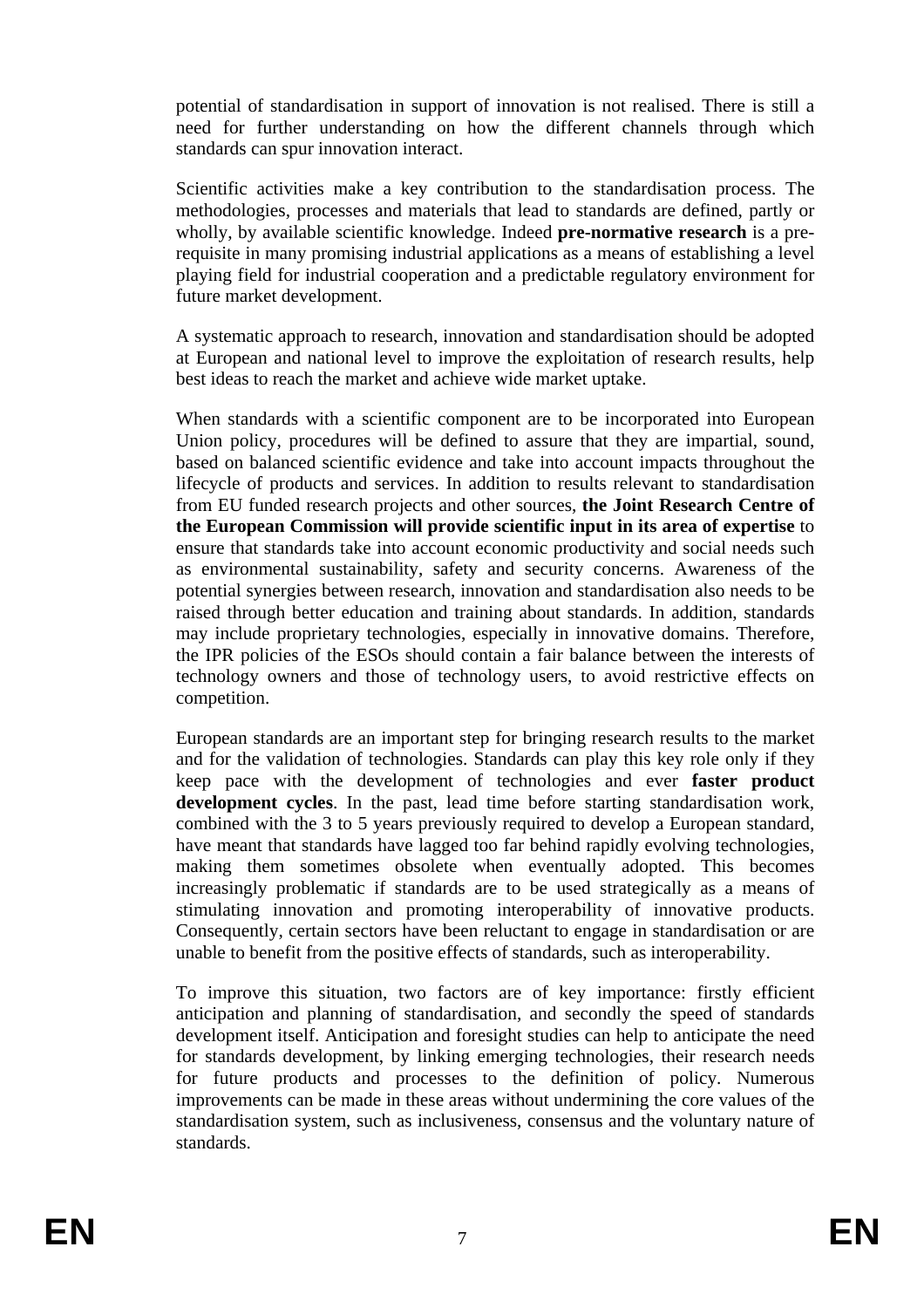To improve planning of its standardisation-related activities the European Commission will adopt an annual **Work Programme for standardisation**, as set out in the accompanying proposed Regulation. This Work Programme will identify strategic priorities for European standardisation, for mandates $1^{\overline{9}}$  and for other actions required. Innovative areas will be prioritised using the mechanisms set out in the flagship Innovation Union, such as the use of Innovation Partnerships and the monitoring of innovation development areas by the European Commission. The proposed Regulation will also streamline the procedure for objections to a harmonised standard adopted for the application for EU legislation. Commission funding of European standardisation will be targeted according to the priorities identified in the annual Work Programme.

Most stakeholders take the view that **European standardisation processes should be accelerated, simplified and modernised**. Therefore, **EU financial support** to the ESOs will be used to drive continuous improvement in the ESOs' performance. The Commission will put deadlines in its requests for standards and funding will be conditional on the ESOs fulfilling criteria related, inter alia to the speed of standards development, the adequate representation of stakeholders and the quality, relevance and timeliness of standards produced. The Commission objective is to reduce the average time to develop European standards or European standardisation deliverables requested by the Commission by 50% by  $2020^{20}$ .

Financial support will above all be dependent on the ESOs improving the **efficiency of the European Standardisation System** and on the central secretariats meeting defined objectives. Already, they have taken some steps, such as the creation of a joint CEN-CENELEC Management Centre under a common Director General. However, the ESOs must now modernise their internal processes, e.g. by exploring and adopting best practices from other standards-developing organisations and by improving joint working with one another and with other organisations. The ESOs should also raise awareness about existing conflict resolution mechanisms and ensure that these mechanisms deliver a consensus within the appropriate time frame.

Funding to support mandated standardisation activities will remain a major driver for the development of **standards whose primary function is to support EU public policy and legislation**. The Commission will also continue to support the translation of harmonised standards into official EU languages.

<sup>&</sup>lt;sup>19</sup> Mandates are requests to the ESOs to carry out work related to the planning or development of standards.<br><sup>20</sup> A reduction of the average development time from 36 months to 18 months by 2020.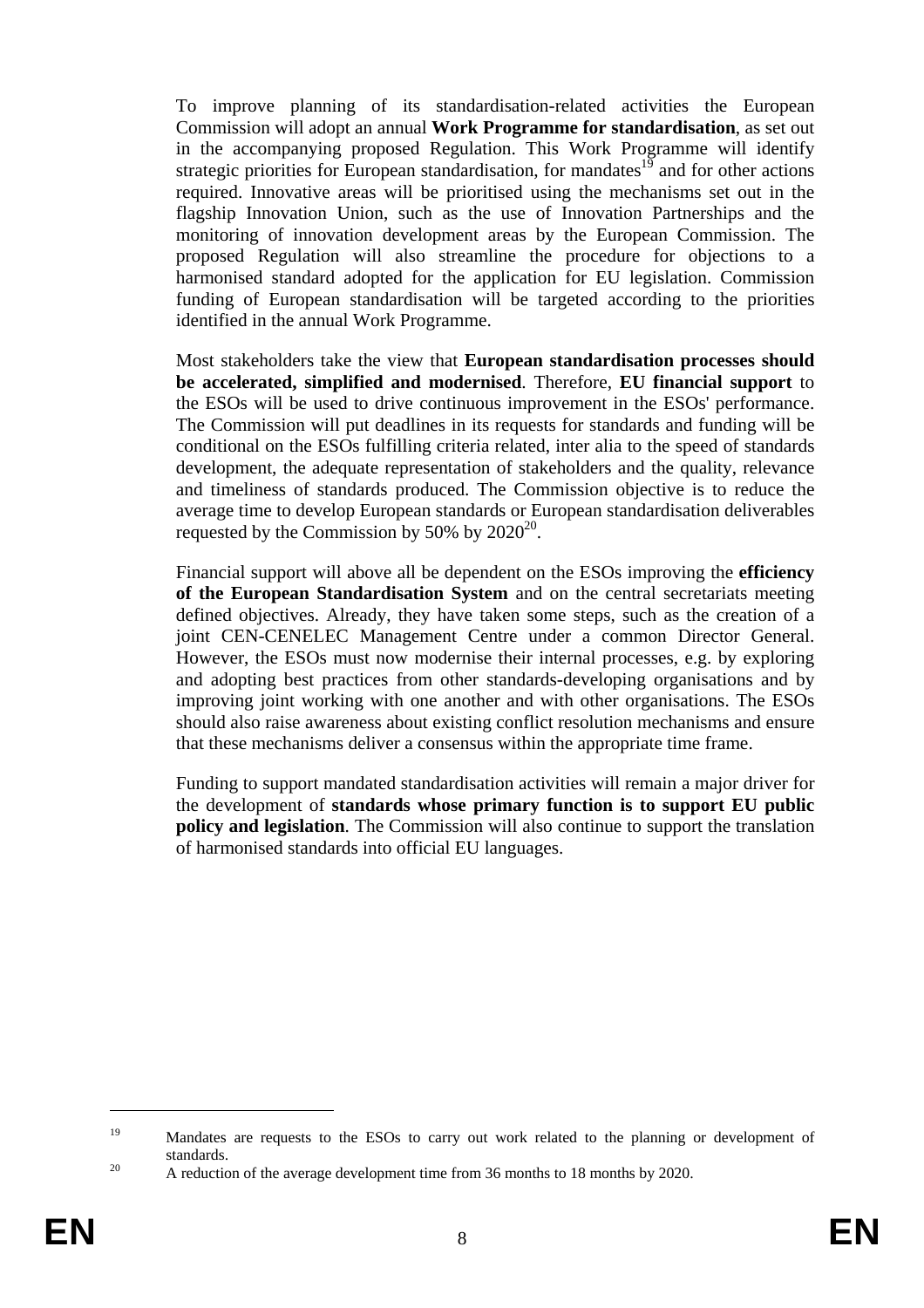## **Actions**

- (1) As per the accompanying proposed Regulation, the Commission will establish an **annual Work Programme**, which will identify priorities for European standardisation and the mandates required with corresponding deadlines. The Commission will establish the Work Programme after broad consultation of relevant stakeholders.
- (2) The Commission will demand that **European standards for innovative products and services** will be quickly elaborated and adopted , for example in the field of ecodesign, smart grids, energy efficiency of buildings, nanotechnologies, security and eMobility.
- (3) The Commission will make funding of the ESOs conditional on their fulfilment of **performance criteria** and their meeting defined **objectives** which, inter alia, will specify that the ESOs will need to optimise the speed of standards development and to modernise their working practices. The ESOs should reduce the average time to develop European standards or European standardisation deliverables requested by the Commission by 50% by 2020. In addition, the Regulation will streamline and shorten the procedure for objections to a harmonised standard.
- (4) When standards that have a scientific component are to be incorporated into European Union policy, the Commission will take all necessary steps to assure that **impartial, sound and balanced scientific evidence** is at the basis of the European standardisation process. In addition to results relevant to standardisation from EU funded research projects and other sources, the Joint Research Centre of the European Commission will provide the scientific input, in its areas of expertise, to ensure that standards take into account economic competitiveness, social needs, safety/security concerns and the environmental impact throughout the life cycle.
- (5) ESOs, Member States and other standardisation bodies are expected to improve **awareness and education** about standardisation and potential links with research projects. Public knowledge about standardisation should be increased by means of training, awareness-raising activities and targeted workshops.

# **3. USING STANDARDS TO ADDRESS KEY SOCIETAL CHALLENGES**

In areas of high political and economic importance, standards can be used strategically to accelerate the development of innovative solutions, including through the deployment of ICT. In the twenty-first century Europe faces a number of strategic challenges, in particular in areas where standards have particularly strong potential to support EU policy, such as consumer protection, accessibility, climate change, resource efficiency, security and civil protection, protection of personal data and individuals' privacy<sup>21</sup> and the use of ICT for interoperability in the Digital Single Market.

Standards play an important role in supporting **consumer protection**, in particular through the provision of safety parameters in standards that give presumption of

<sup>&</sup>lt;sup>21</sup> COM(2010) 609 "A comprehensive approach on personal data protection in the European Union".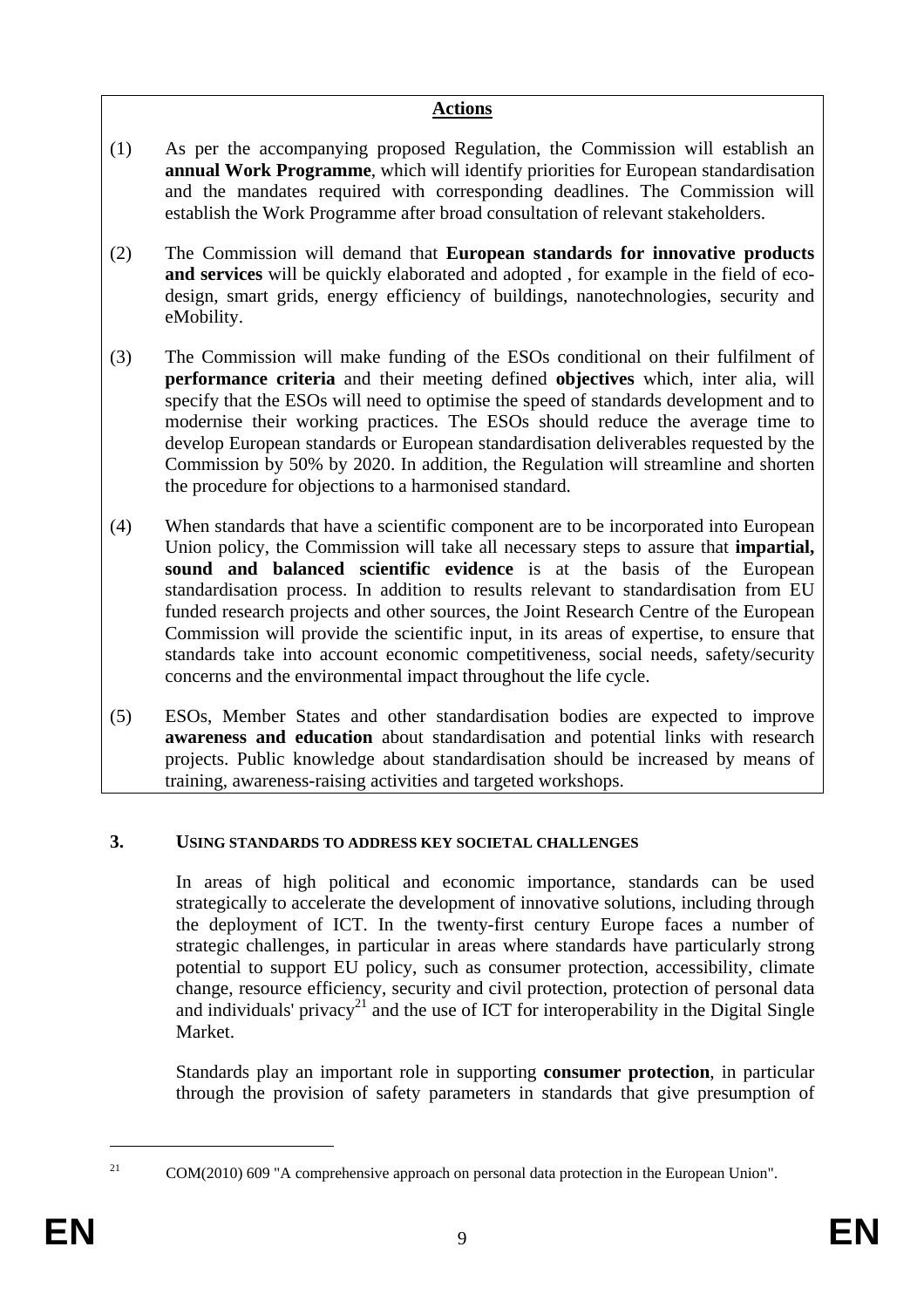conformity to the General Product Safety Directive<sup>22</sup> (GPSD). The Commission is therefore developing a proposal in which it envisages to enable the faster adoption of mandates for European Standards and strengthen their role in the Directive.

Standardisation is already a key instrument for **improving accessibility of disabled and elderly people**. Around one tenth of all European citizens have some form of disability and as the population of Europe ages, this figure will increase. Standards, which take into account accessibility considerations, following the "design for all" principle<sup>23</sup>, have great potential to remove barriers and empower disabled people to participate in all aspects of society. "Design for all" contributes to the improvement of equal access by all people to; inter alia, employment, the built environment, transportation, medical facilities, information and communication, education, leisure and culture. Standards developed in accordance with this principle can also support innovation and the creation of a true European single market in accessible products and services for disabled and elderly people. European standardisation processes applied to social services could well be a way to disseminate **social innovation** throughout a large number of entities and would give providers a visible incentive to making progress in the right direction. Accessibility requirements therefore need to be considered in all relevant standardisation activities, amongst others through greater involvement of organisations representing disabled people, accessibility experts and other relevant professionals. The UN Convention on the Rights of Persons with Disabilities entered into force for the EU on 22 January 2011 and was ratified by 17 Member States while the other Member States are still in the process of doing so. The Convention requests State parties to promote universal design in the development of standards and to develop, promulgate and monitor implementation of minimum standards for accessibility of facilities and services open or provided to the public. The European standardisation work can contribute to the implementation of the Convention in Europe.

European standardisation can support legislation and policies on **climate change, green growth and can promote the transition to a low carbon and resourceefficient economy**. Standards encourage resource efficiency by integrating requirements related to end-of-waste criteria, durability and recyclability. Measurement standards will be particularly important in assessing emissions and environmental impacts, which will enable improvements in the environmental performance of products and production processes. In this, it is encouraged to use life cycle analysis tools developed at  $EU$  level<sup>24</sup> It will also be crucial for the development of new markets for more environmentally friendly products and services, and in facilitating market access for new players. In future it will be necessary to consider environmental factors when developing standards in other areas, the process known as "mainstreaming of environmental requirements"<sup>25</sup>. The Commission recognises the progress made by the ESOs in helping standards

<u>.</u>

<sup>&</sup>lt;sup>22</sup> Directive 2001/95/EC of the European Parliament and of the Council of 3 December 2001 on general

product safety.<br>
Mandate M 473 "Design for All".

International Life Cycle Database Handbook [\(http://lct.jrc.ec.europa.eu/\)](http://lct.jrc.ec.europa.eu/); ongoing work on product and corporate environmental footprint (http://ec.europa.eu/environment/eussd/corporate\_footprint.htm, http://ec.europa.eu/environment/eussd/product\_footprint.htm)<br>
25 See the ECO-Design mandates already issued for a range of product groups, e.g. M/439, M/450, M/451,

M/469, M/470.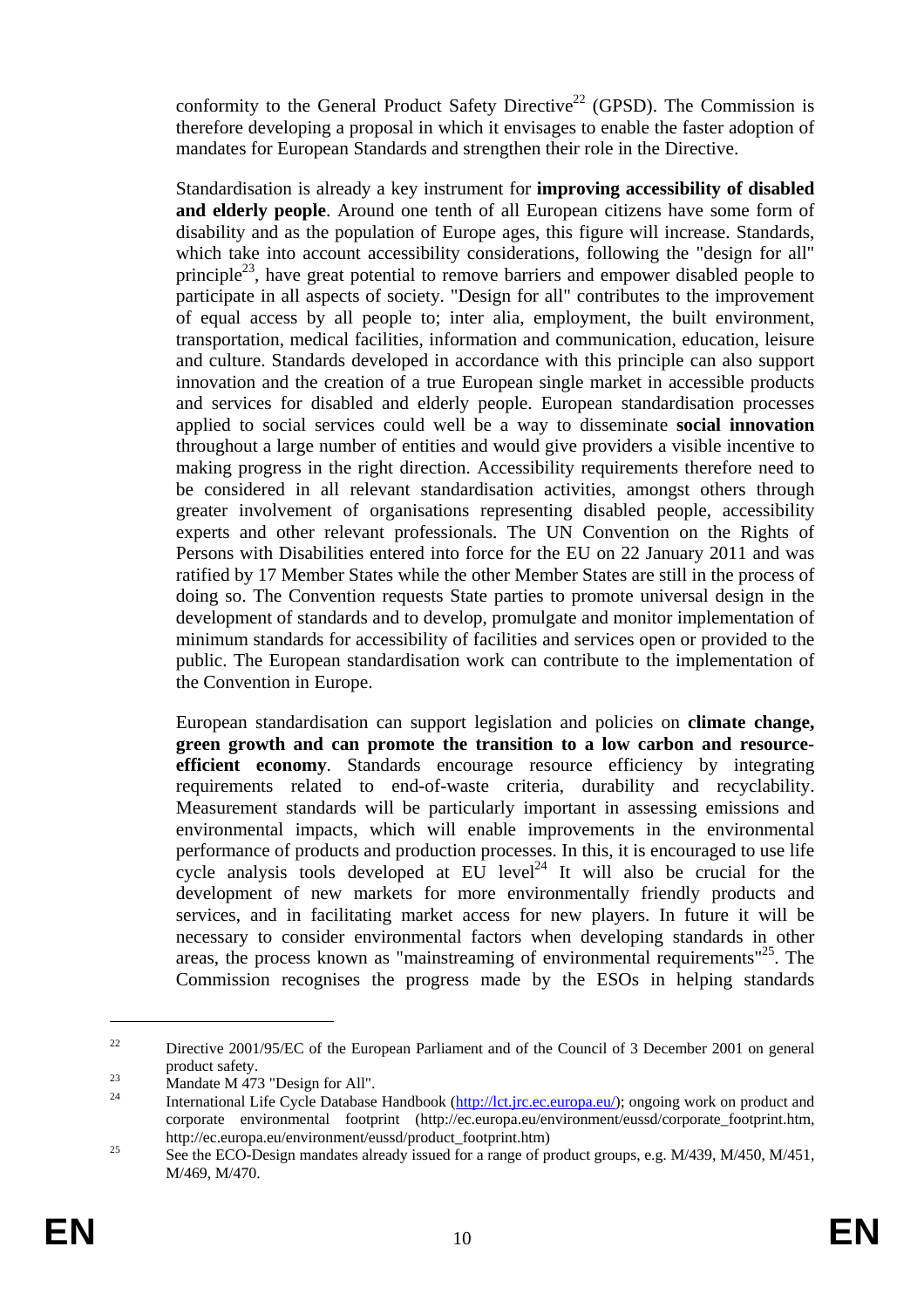developers to identify and understand basic environmental impacts and determining whether it is possible to address these when developing a standard. Nevertheless, efforts to deal effectively with environmental issues in the NSBs remain fragmented. The mainstreaming of environmental requirements should therefore remain a high priority for the ESOs and NSBs. The NSBs in particular need to improve their involvement of environmental Non-Governmental Organisations (NGOs) in the standards development process.

**Accelerating standardisation is key in creating a European-wide market for security products** and is already a priority for the Commission<sup>26</sup> In the security domain, speed is paramount to counter new and emerging threats, full use should therefore be made of fast track procedures for standardisation. Furthermore, standards for certain security applications, such as scanners at airports or banknote printing presses, should only be made available to entities which have the required security clearances.

## **Actions**

- (6) The Commission will revise the **General Product Safety Directive**, in which it envisages in particular to strengthen the role of European standards and shorten the procedure for their adoption.
- (7) The Commission will extend the **strategic use of standardisation** in support of **environmental and accessibility legislation** and policies and in the field of **civil security and protection**.
- (8) Member States should ensure the **effective involvement of stakeholders, environmental NGOs and representatives of disabled and elderly people in standardisation at national level.**
- (9) The ESOs and NSBs should ensure that standards take full account of consumer, **environmental and accessibility factors and adequately involve their representative stakeholders**.

#### **4. AN INCLUSIVE STANDARDS DEVELOPMENT PROCESS**

The strength of a voluntary standard depends on the strength of the consensus which was reached when developing it. A strong consensus is vital for a standard to be accepted and used by industry. Acceptance of the standard by other stakeholders is important in those areas where standards are used in support of public policy and legislation. However, at present not all relevant stakeholders are adequately represented in the standardisation process. While **SMEs** form the backbone of the European economy, it remains larger companies that are better represented in the various technical bodies of European standardisation. This is because SMEs have few employees and can seldom afford the division of labour for one employee to spend a relevant amount of time participating in standards development. The costs in

<sup>&</sup>lt;sup>26</sup> COM(2009) 691.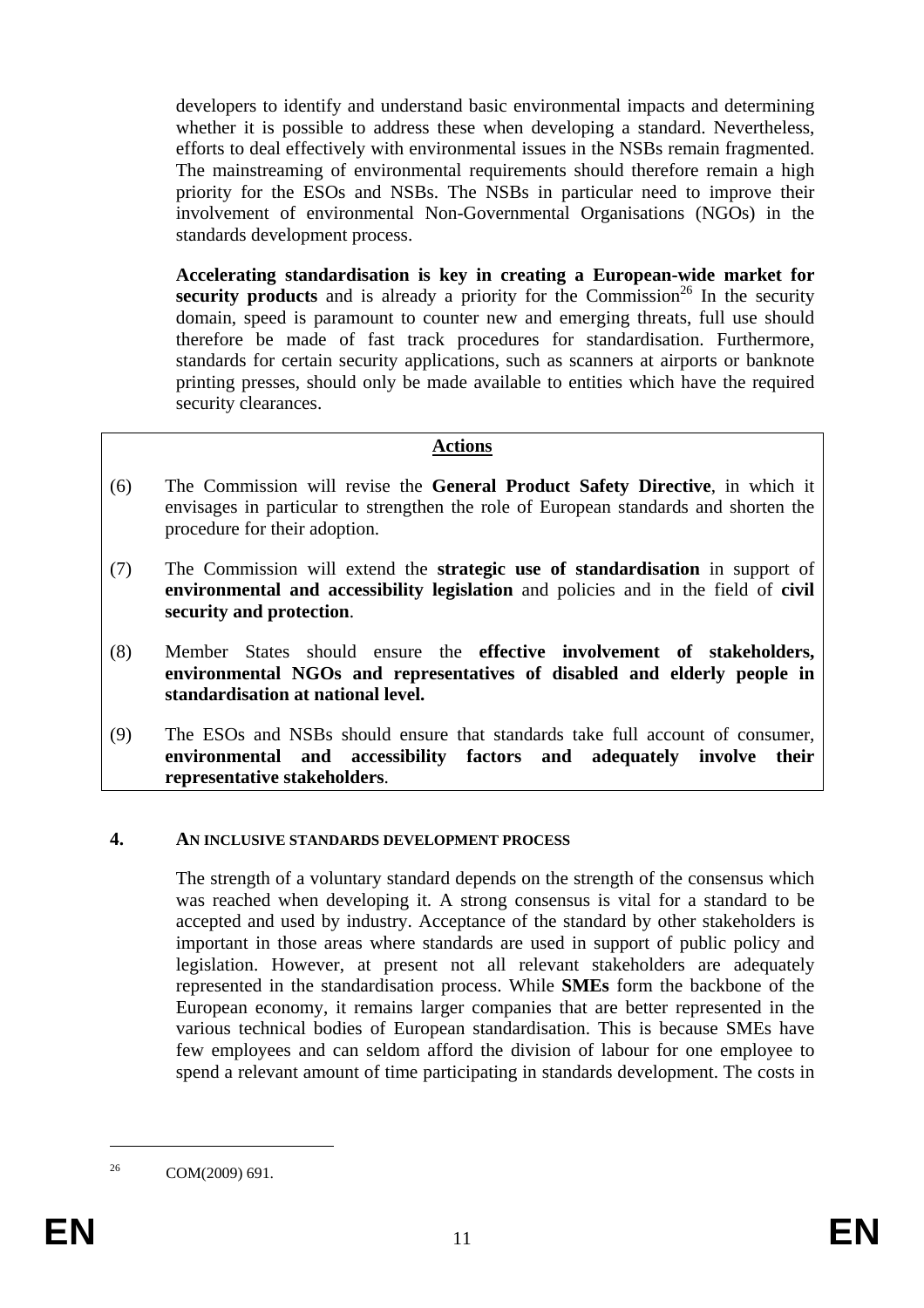terms of the time required, travel expenses and membership fees are proportionally too high.

Furthermore, **standardisation is moving into new areas**. Traditionally, standards were produced for technical coordination. Nowadays, standards are also developed for the wider use within organizations, for example to provide them with guidance on management systems, services or environmental and social issues. In addition, although standards are developed by private actors, the more traditional standards often have a significant impact on wider society, affecting the safety and well-being of citizens, the efficiency of networks, the environment and other public policy fields.

Therefore, **SMES and societal stakeholders** who represent these wider groups (e.g. consumers, trade unions, environmental NGOs, organisations for and of persons with disabilities) **must be closely involved in the standardisation process**. One of the possibilities for the ESOs to achieve this goal is to seek inspiration in the model used for developing the ISO guidance standard<sup>27</sup> on social responsibility, the so-called "alternative production line". This model is particularly relevant for work items that are very sensitive or of particular public interest.

Currently the ETSI membership model is already open to direct participation by SMEs. In the case of CEN and CENELEC, the participation of SMEs and societal stakeholders in the development of European Standards is channelled through the NSB. This is a consequence of the "**national delegation principle**", whereby the interests of all national stakeholders are represented within CEN and CENELEC through their NSB. The advantage of this principle is that much of the work is done at national level so that the costs of participation, especially travel, can be lower and national specificities, such as language, can be taken into account. As this principle will continue to underpin the standardisation system within CEN and CENELEC, the NSBs must be able to provide a robust platform for consensus building. While some NSBs have made good progress in this area, others need to be more proactive in involving stakeholders who have not traditionally participated in the standardisation process. In some cases the price of standards remains a barrier to access for SMEs and societal stakeholders. Best practice, such as special rates or bundles at a reduced price, can remove these barriers while maintaining or even improving the financial viability of the system.

In all their activities, CEN, CENELEC and ETSI follow the **core principles for standardisation**<sup>28</sup>, set out by the World Trade Organisation in the context of the Technical Barriers to Trade Agreement<sup>29</sup>. Taking the WTO criteria as a basis, the ESOs and NSBs should voluntarily develop **a scheme, with measurable parameters, to demonstrate that the NSBs comply with these criteria and to ensure continuous improvement in the European standardisation system**.

 $\frac{27}{28}$  ISO 26000.

<sup>28</sup> The core principles are: transparency, openness, impartiality and consensus, effectiveness and relevance, and coherence.

<sup>&</sup>lt;sup>29</sup> World Trade Organisation Technical Barriers to Trade: Annex 3c Code of Good Practice for the Preparation, Adoption and Application of Standards: http://www.wto.org/english/docs\_e/legal\_e/17 tbt e.htm. .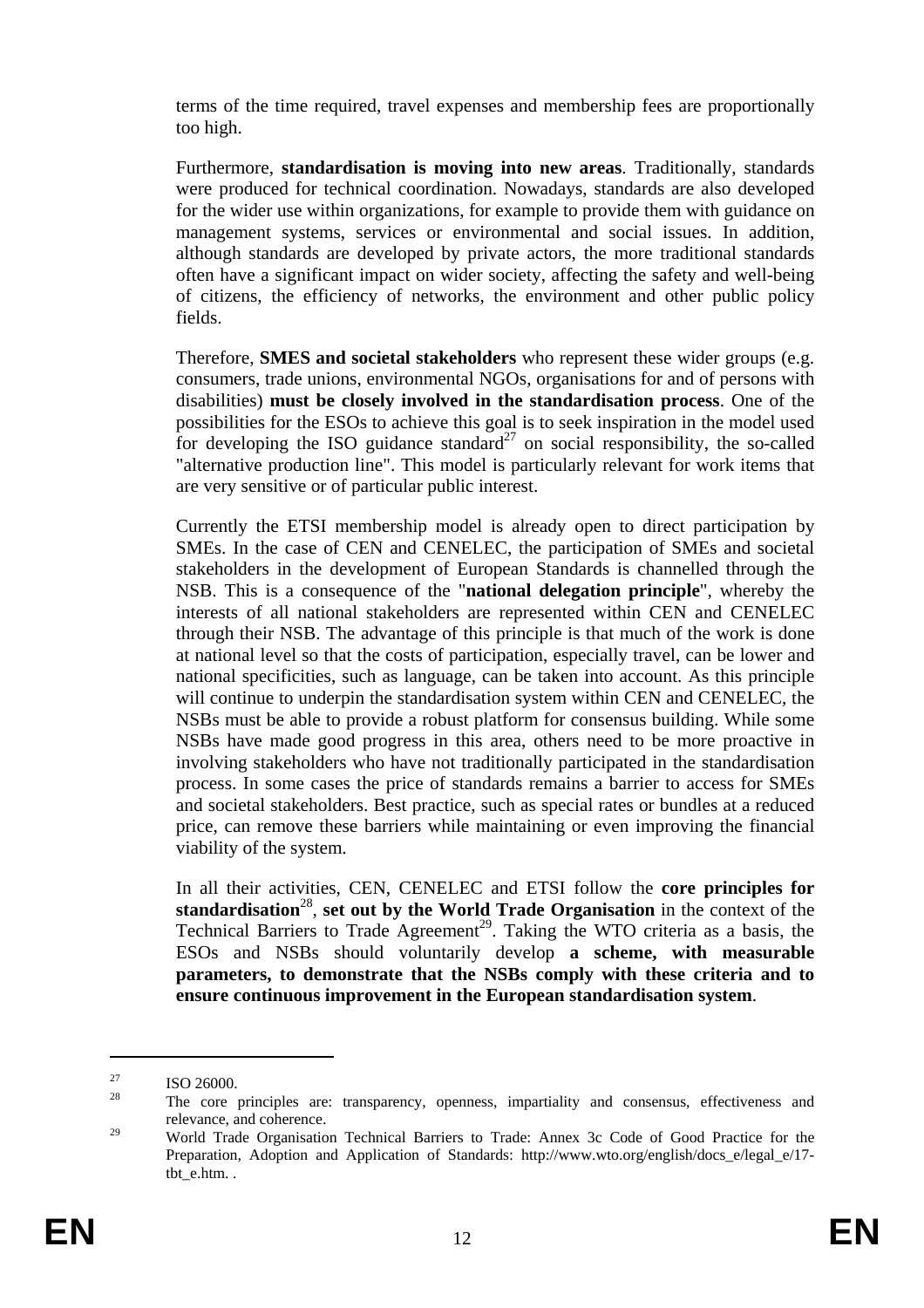Such a scheme should form the basis of a future **peer-review** of the NSBs which should include other elements such as cost structure, transparency and efficiency. Increased co-operation between NSBs, including the exchange of good practice and twinning projects, will also help to increase the performance of NSBs.

Significant scope also exists to increase SMEs' and societal stakeholders' participation in European standardisation committees, although issues related to time and cost form significant barriers to access. While the ESOs have started work to improve SMEs' participation in and benefit from standardisation, further action is needed. The Commission will therefore continue to support financially the **participation of SMEs and societal stakeholders in European standardisation**  $\overline{\text{commities}}^{30}$ . It will also continue to support European organisations representing SMEs and societal stakeholders, by financing the activities of their secretariats. Moreover, CEN and CENELEC should fully implement the recommendations of the report "SME access to European standardization"<sup>31</sup>. They should also adapt their internal rules in order to strengthen the position of European associations of SMEs and societal stakeholders.

## **Actions**

- (10) The Commission will request that the ESOs evaluate the introduction of **alternative and more inclusive working processes** (the "alternative production line"), in particular for work items that are very sensitive or of particular public interest.
- (11) The Commission will request the ESOs and NSBs to implement a voluntary scheme to demonstrate that NSBs comply with membership criteria based on **WTO TBT principles** and that the ESOs regularly monitor such compliance. The Commission further requests that the ESOs report annually the results of these monitoring exercises to the Commission.
- (12) The Commission will also request the ESOs and NSBs to develop a **peer review** system to actively monitor, inter alia, wide participation in the standardisation process.
- (13) The participation of **national SME representative organisations and national societal stakeholders** should be supported by Member States, including by means of financial support if appropriate.
- (14) National standardisation bodies are encouraged to **provide standards at special rates or bundle them at a reduced price** for SME and societal stakeholders.
- (15) The position of **European Associations representing SMEs and societal stakeholders** should be strengthened, inter alia through continuing financial support by the Commission.

<sup>&</sup>lt;sup>30</sup> For example through the Small and Medium Enterprises Standardisation Toolkit (SMEST 1 & 2).

<sup>31</sup> de Vries, Blind, Mangelsdorf, Verheul, van der Zwann, "SME access to European standardization", Rotterdam, 2009.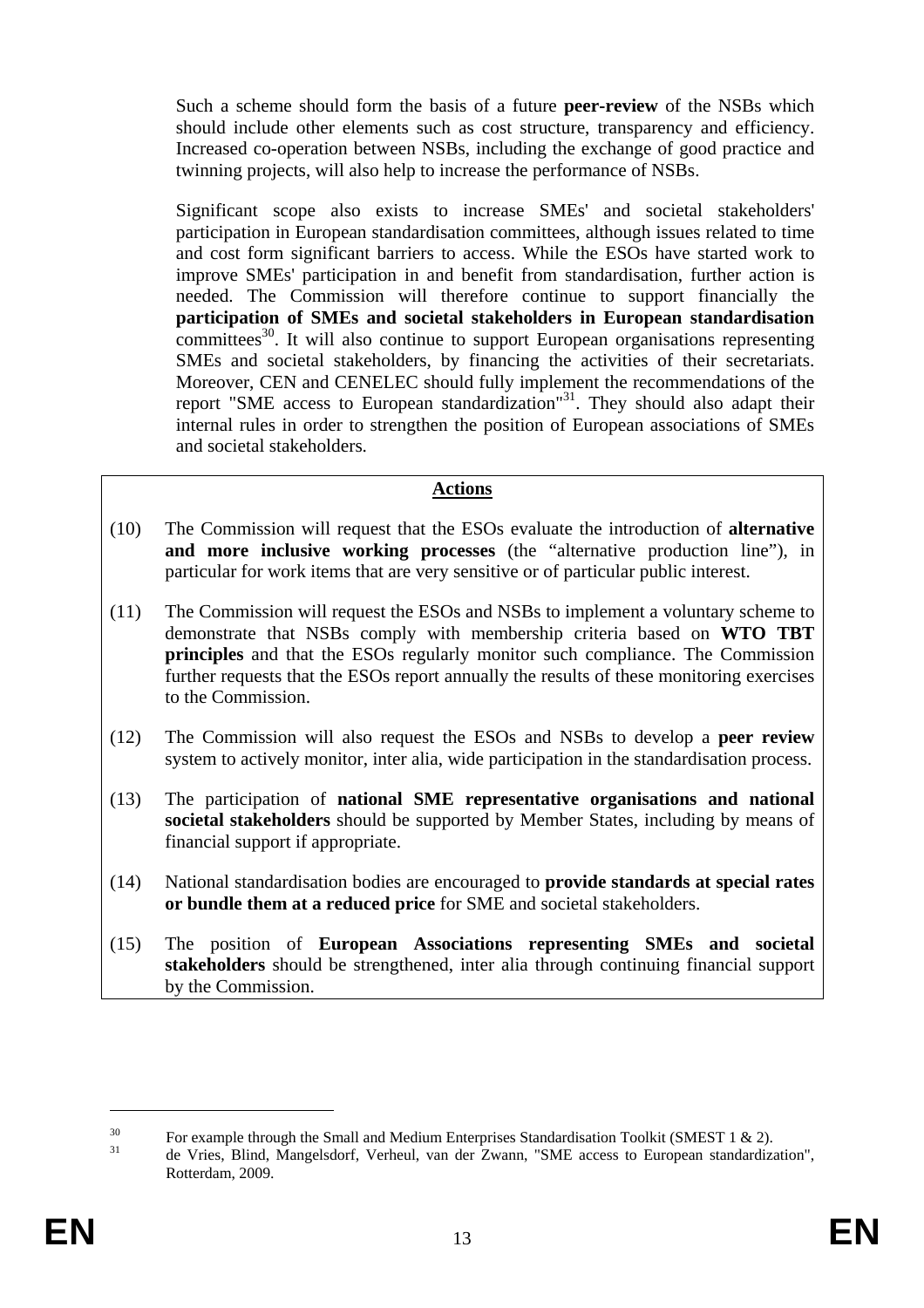#### **5. STANDARDISATION AND THE EUROPEAN SINGLE MARKET FOR SERVICES**

A thriving and fully functioning European single market is key to delivering the Europe 2020 strategy, as outlined in the flagship initiative Towards a Single Market  $Act^{32}$ . The foundations of the single market are the four freedoms of movement: of persons, goods, services and capital. In one of these areas, goods, the European standardisation system has already made an important contribution, principally by means of the "New Approach" to legislation, designed to prevent the creation of technical barriers to trade.

Although European standards are already widely used for transport and logistics, postal services and electronic communications networks and services, **the voluntary European standards have played a less prominent role in supporting the completion of the single market for services and contributing to the competitiveness of this key sector of the European economy**. Services are today one of the main drivers of the EU economy, accounting for over two-thirds of EU GDP and being the source of all net job creation in the recent year. . However, the single market for services is not fulfilling its full potential as long as numerous legal and administrative obstacles to services continue to exist within the single market. Standards have in this context great potential to contribute to a more European and thriving services sector and therefore a more innovating and competitive economy, by improving the interoperability and quality of service.

**Progress in the development of European standards for services has, however, been slow** and recent years have seen the rapid growth in service standards at the national rather than the European level, (453 new national standards in 2005-2009, as opposed to only 24 European). This proliferation of national standards risks creates barriers to intra-EU trade in services by requiring businesses to adapt to an ever greater number of differing national standards within the single market.

This is why the Commission communication on the 'Single market Act: Twelve levers to boost growth and confidence' includes among its twelve key priority actions to be adopted by the EU institutions before the end of 2012 **the extension of the European standardisation system to services**.**The proposed Regulation on European standardisation therefore includes voluntary service standards within its scope** in order to reduce the likelihood of conflicting and multiple national standards, while also enabling the Commission, after due consideration, to issue mandates requesting the development of European service standards. Responses to the public consultation on reform to the standardisation system indicated broad support for this proposal. However, the proposed regulation will not extend the notification of obligatory draft product rules to services as it is not its subject-matter. This system, whereby draft technical regulations on products and information society services must be notified to the Commission and the other Member States, will remain unaltered by the proposal. The extension of this system to the field of services might be later considered in the context of the review of Directive 98/34/EC.

**European standards on services must take into account the public interest and be based on consensus and market driven** whereby the needs of the economic

 $32$  COM(2010) 608.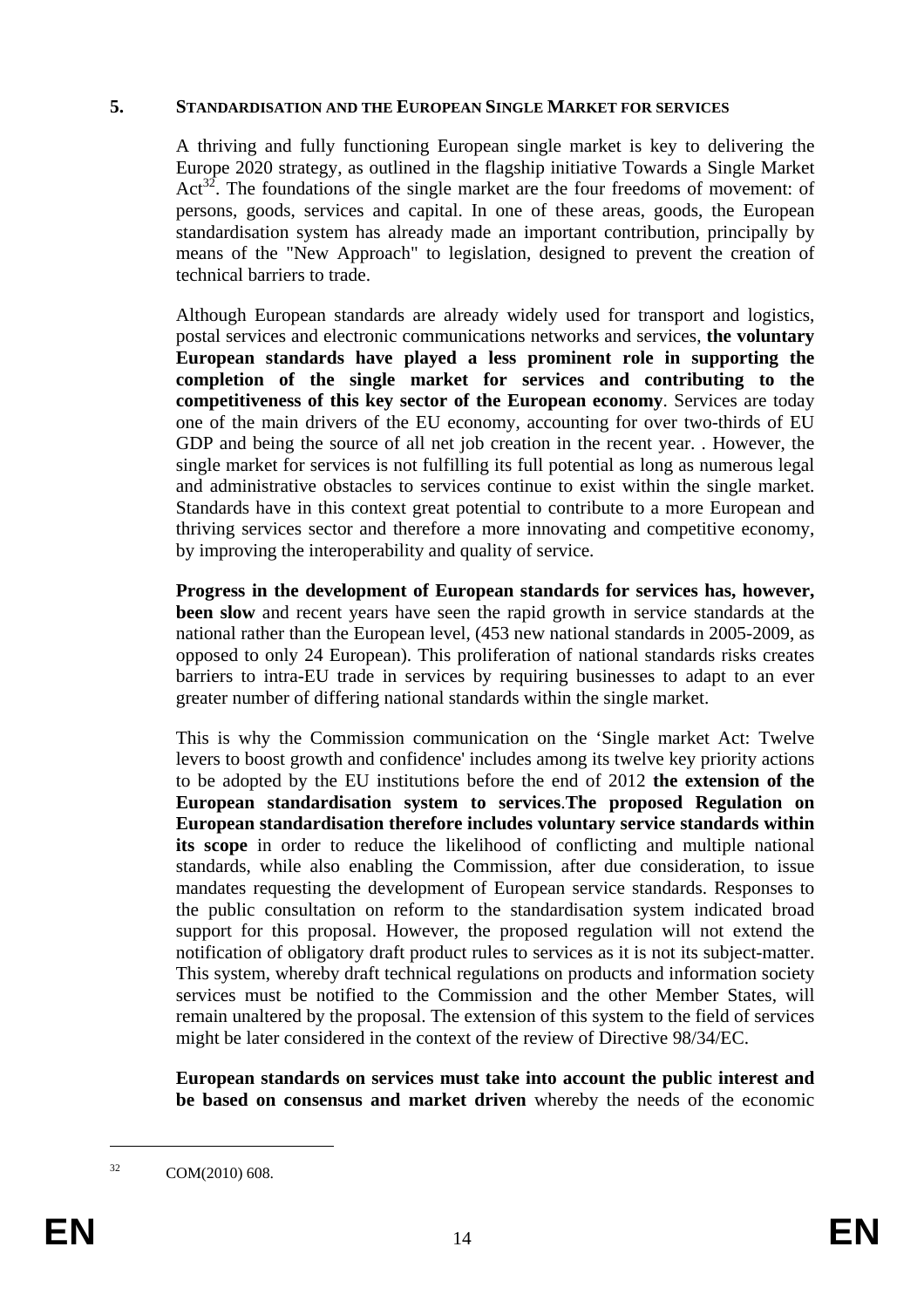operators and stakeholders directly or indirectly affected by the standard prevail. Therefore, the Commission intends to consult service industry stakeholders so as to ensure that any future standard actually meets this market relevance test. The **High Level group on Business Services** proposed in the Commission Communication "Towards a Single Market Act"<sup>33</sup> should also be used as a forum to discuss these and other issues related to the standardisation of services. It should be noted that the vast majority of undertakings in the service sector are small enterprises. Therefore, the participation of SMEs and societal stakeholders is crucial for the standardisation process.

#### **Actions**

- (16) **Standards for services** will be included in the scope of the accompanying new Regulation on Standardisation.
- (17) The Commission will, where there is a demand from the market and following a consultation of stakeholders, request the **development of voluntary standards for the service sector which are market driven, consensus-based and take into account the public interest.**
- (18) The Commission will set up a **High Level Group on Business Services** which will also examine standards issues in industries.

### **6. STANDARDISATION, INFORMATION AND COMMUNICATION TECHNOLOGY (ICT) AND INTEROPERABILITY**

**ICT** is responsible for 5% of European GDP with an annual market value of  $\epsilon$ 660 billion. However that economic impact is dwarfed by the impact of the enabling role ICT plays in the productivity growth of all other business sectors. Moreover, ICT directly touches upon the lives of individual citizens with over 250 million daily Internet users in the EU and nearly all European citizen owning mobile phones. This has already profoundly changed business and society in many ways and these changes will accelerate further: attractive content and services available in an efficient internet environment stimulate the demand for higher speed and capacity, which in turn will create new business and trigger even more innovative services.

**Standards need to be available to assure the interoperability between devices, applications, data repositories, services and networks** so that Europe can reap the full benefits of ICT. The use of standards also needs to be promoted, including by public procurement and relevant EU policies and legislation.

At the same time as the ICT landscape has changed dramatically, so has the landscape in ICT standardisation. Alongside the traditional standard setting organisations, specialised and mostly global **ICT Fora and Consortia** have become more active and several have emerged as leading ICT standards development organisations. These leading organisations also usually implement rules, processes and procedures that are broadly in line with those laid down by the WTO for

33 COM(2010) 608.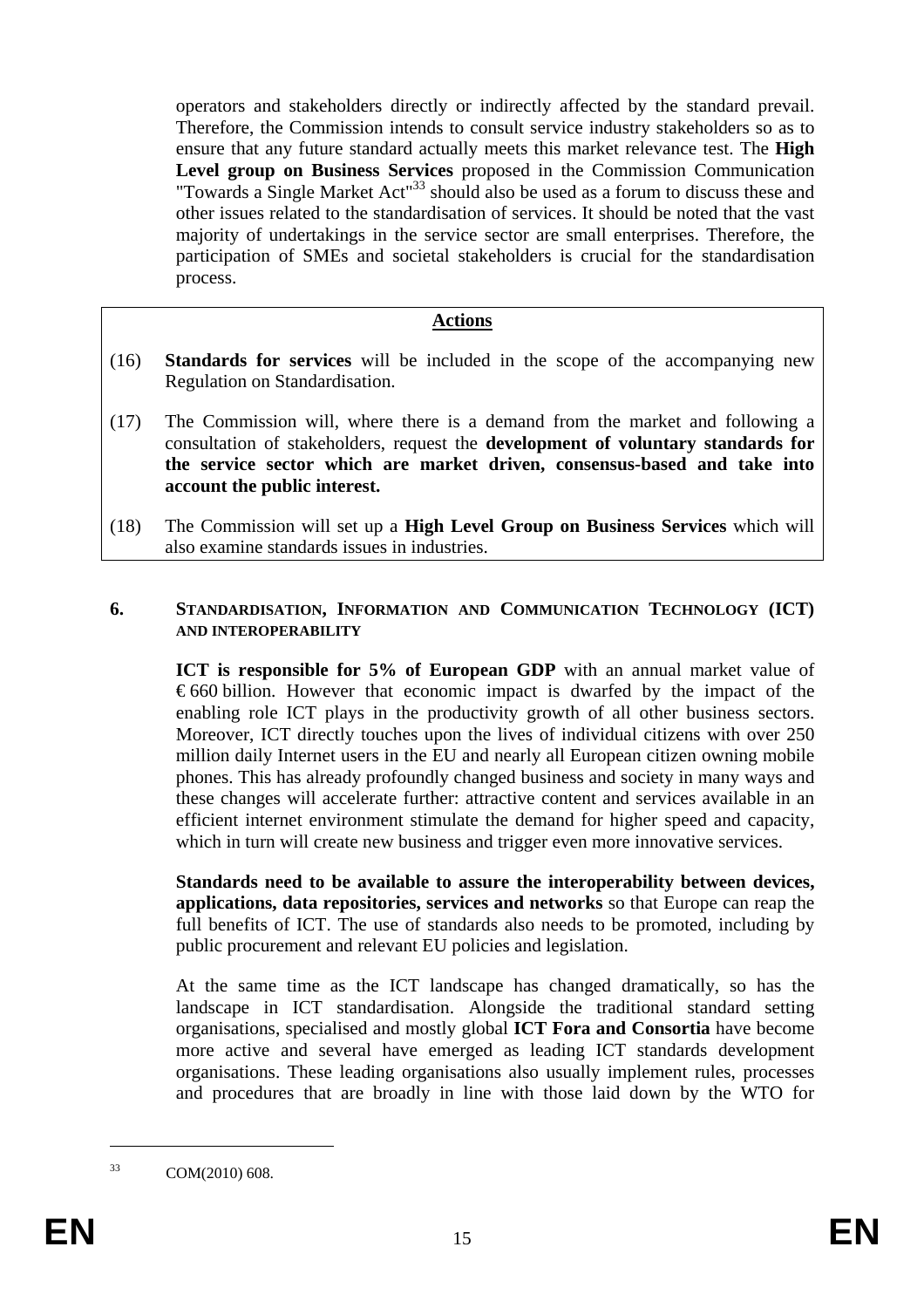international standards organisations. Although ESOs already made considerable efforts to cooperate more closely with fora and consortia, the standards elaborated by the latter are not integrated in European standards.

It is necessary to reach at least an adequate level of interoperability and to ensure that public procurers can acquire interoperable ICT services and applications. This should be achieved by taking account of today's technologies where, in areas such as Internet and World Wide Web, the standardisation landscape is occupied by fora and consortia rather than the ESOs. In that perspective, the Commission set out for public consultation detailed proposals for modernising European ICT standardisation in the form of a White Paper.<sup>34</sup> Given the positive reactions to the White Paper, the Commission will now further implement those proposals.

As foreseen in the 'Digital Agenda for Europe<sup>35</sup>, the Regulation will establish a system whereby the most relevant **ICT standards developed by leading Global ICT Fora and Consortia can be used in public procurement to help avoid lockin and encourage competition** in the supply of interoperable ICT services, applications and products. In certain cases, when defined in the context of ICT policies and strategic initiatives, architectures and interoperability frameworks, the implementation of globally adopted standardised interfaces may be required in public procurement procedures, provided the principles of openness, fairness, objectivity and non-discrimination and the public procurement directives are applied.

The selected ICT standards will **complement European standards** and must comply with **quality criteria**. Those criteria, which address both the standards developing processes and the standards themselves, cover matters such as openness, transparency and neutrality as well as imposing same minimum requirements as applied by the ESOs for the treatment of intellectual property (IP) rights.

**The Commission will increasingly use selected ICT standards developed by other standards development organisations than ESOs for European policies**, provided that these standards comply with these quality criteria, in particular when the interoperability between devices, applications, data repositories, services and networks must be further enhanced. For example, in the evolving area of cloud computing standardisation efforts and standards are numerous and dispersed. Efforts are needed to ensure these standards are useful for supporting European concerns of assuring user choice through interoperability and data portability.

If Europe wants to have the ICT standards that it needs in a timely manner, a **permanent dialogue** between public authorities and stakeholders and a dialogue between standards development organisations, including fora and consortia, are a must. The Commission will also continue to explore with stakeholders ways of further increasing the transparency and predictability of the treatment of IP in ICT standardisation. In parallel, the Commission will help and encourage the ESOs to further strengthen their cooperation with fora and consortia, in particular for bringing fora/consortia specifications into the European standardisation system, for example through fast-track procedures.

<u>.</u>

 $^{34}$  Modernising ICT Standardisation in the EU – The Way Forward - COM(2009) 324, 3.7.2009.

COM(2010) 245.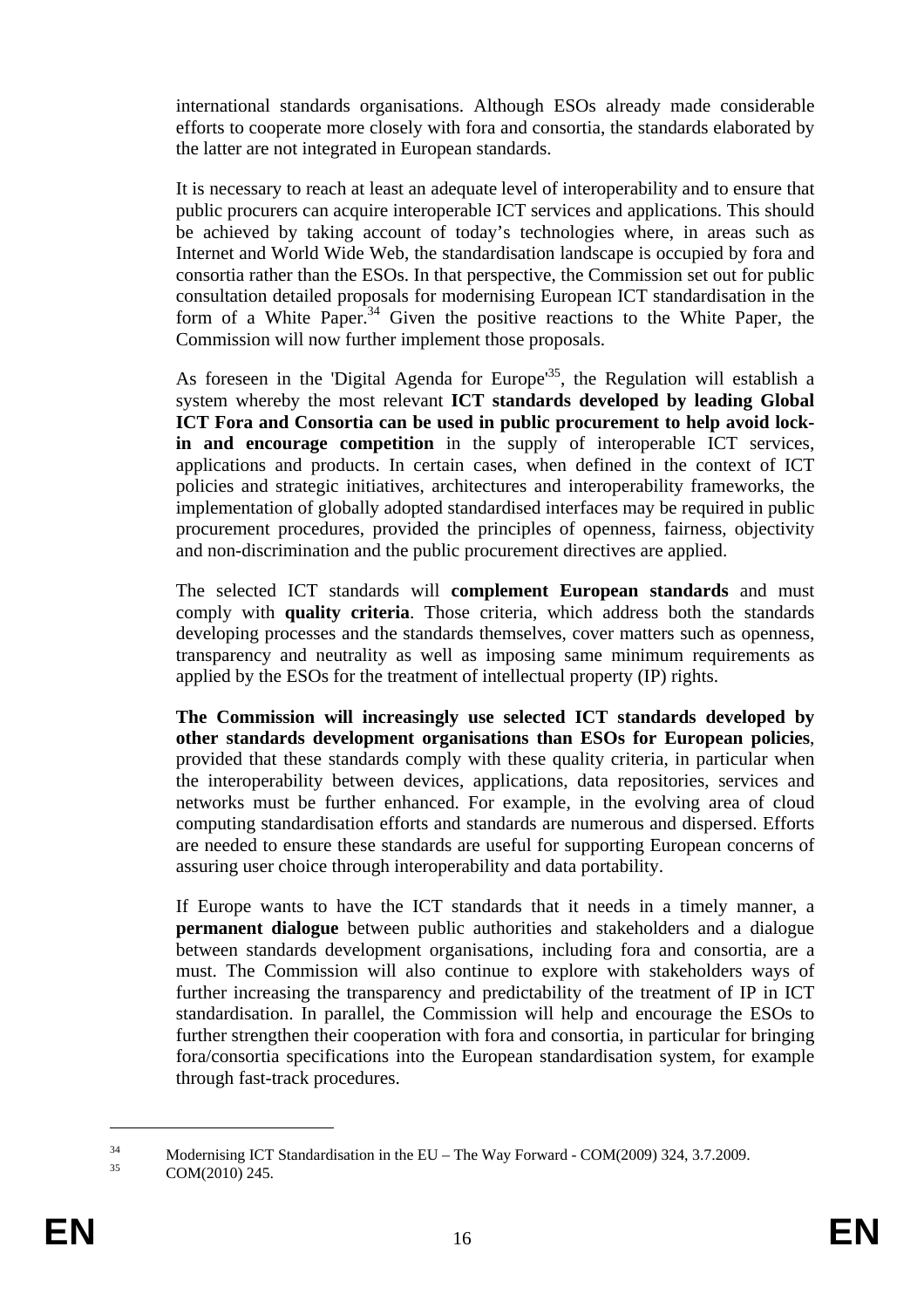## **Actions**

- (19) The accompanying proposed Regulation will allow referencing in public procurement documents of **selected ICT standards** that are widely accepted by the market and comply with a set of quality criteria based on the WTO principles for international standardisation processes, in domains where the ESOs are not active, where ESO standards have not gained market uptake or where these standards have become obsolete.
- (20) In **EU policies**, the Commission will increasingly use **selected ICT standards** that comply with the same set of quality criteria, in particular when the interoperability between devices, applications, data repositories, services and networks must be further enhanced.
- (21) In 2011, the Commission will create and chair a dedicated **multi-stakeholder platform** to advise the Commission on matters relating to the implementation of standardisation policy in the ICT field, including the work programme for ICT standardisation, priority-setting in support of legislation and policies and identification of specifications developed by Global ICT Fora and Consortia.
- (22) Member States should **increase the use of standards, including the selected ICT standards, in public procurement of ICT** in order to promote interoperability and innovation and to avoid lock-in.
- (23) The ESOs are expected to continuously improve processes for **bringing ICT standards developed by other standards development organisations into the European standardisation system**, for example through fast-track procedures.

# **7. STANDARDS TO INCREASE EU COMPETITIVENESS IN THE GLOBAL MARKET**

Europe already plays a leading role in international standardisation through the European NSBs, which are all members of ISO and IEC. Standards have an important role to play in **supporting the competitiveness of European businesses in the global market**, allowing them to access foreign markets and establish business partnerships around the globe<sup>36</sup>.

The European standardisation system therefore recognises the primacy of international standards, by means of the Vienna and Dresden agreements, which set out the framework for cooperation between the ESOs and international standardisation bodies. International standards, in particular, contribute to the removal of trade barriers resulting from differences in technical regulations of various countries, and are a powerful tool for promoting regulatory convergence. European standards should therefore, wherever possible, be based upon the internationally accepted standards of ISO, IEC and ITU. Further opportunities to increase convergence with international standards should therefore be explored. European standards are necessary where international standards are not available or where they do not adequately serve legitimate regulatory and policy objectives.

<sup>&</sup>lt;sup>36</sup> Europe 2020 flagship initiative for Trade, Growth and World Affairs - COM(2010) 612.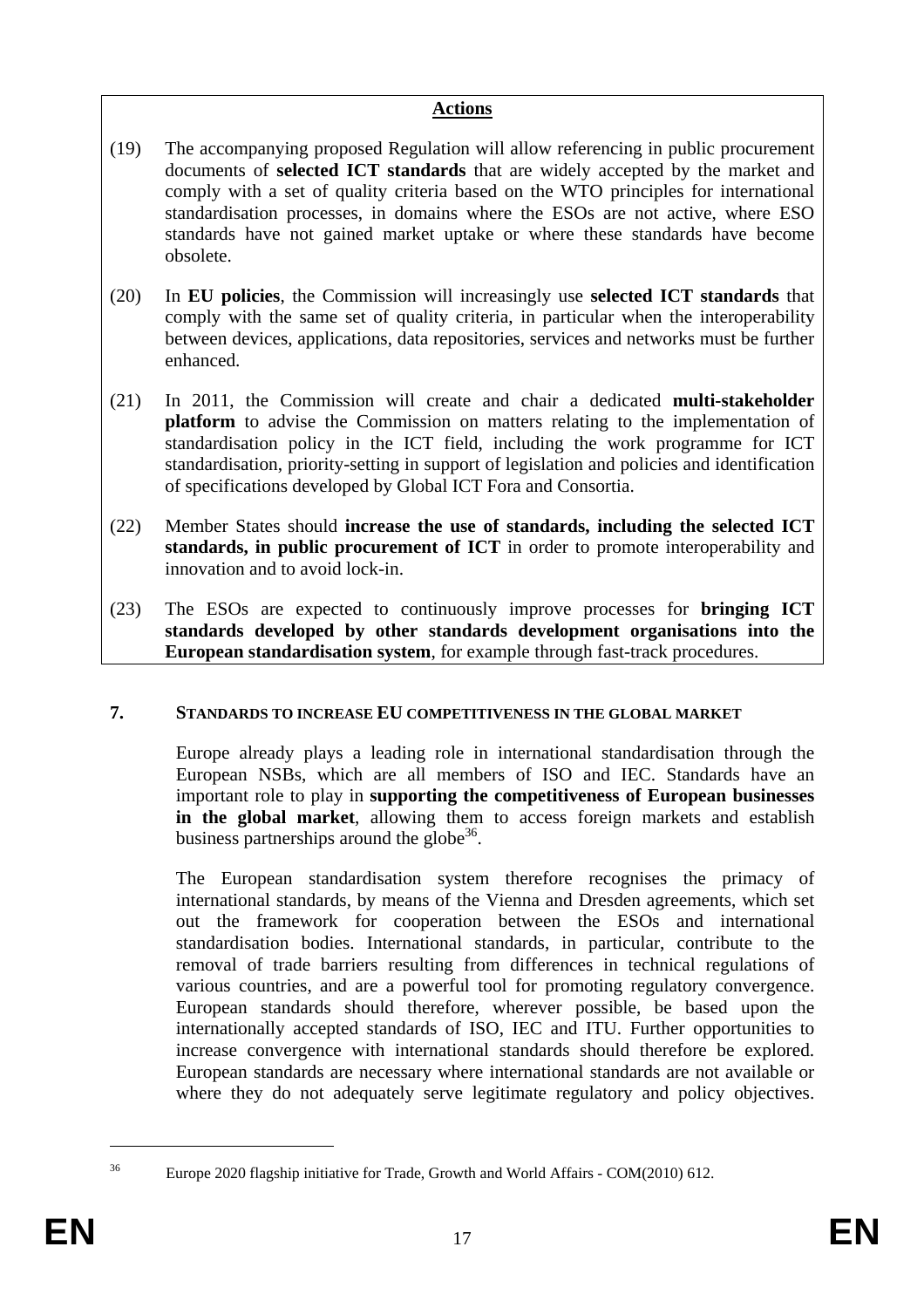Where European standards deviate from existing international standards, an outline of the reasons for the deviation should be provided.

Whilst the EU and EFTA are committed to implementing all international standards, which are compatible with the values of European standardisation, by withdrawing conflicting European ones, there is no equally comprehensive commitment to using international standards from any other country or regional organisation. The EU shall therefore continue to **promote the use of international standards**, remain proactive in avoiding protectionist measures and expect a similar attitude from its partners.

Europe is often an innovator in developing new types of tradable goods, services and technologies, for example in areas such as electric vehicles, security, energy efficiency and smart grids. By driving the development of European or international standards in these areas Europe can maximise first mover advantage and increase the competitiveness of European industry. **Standardisation bodies based in the EU should therefore continue to put forward proposals for international standards** in those areas where Europe is a global leader to maximise European competitive advantage. International standardisation will also be important in tackling societal challenges, such as climate change, accessibility and the living conditions of an ageing population. Effective action will require increased co-operation between the ESOs and their international counterparts during the preparatory phase of standards development.

**European standardisation can inspire neighbouring countries and other regions around the globe**. The European standardisation system should be promoted through further and better coordinated visibility and technical assistance initiatives, for example to increase participation of developing and least developed countries in international standard-setting work, or by the establishment of standardisation and internal market regulation experts in third markets.

Since the EU's trade policy pays particular attention to the **US, China, Russia, Japan, India and Brazil**, it is important for our economic relations with these countries to reinforce the cooperation with them on standardisation. In this context, the Commission particularly welcomes the results of the Transatlantic Economic Council (TEC) and the High Level Regulatory Cooperation Forum (HLRCF) for the improvement of upstream cooperation in standardisation between the EU and the USA in the field of energy efficiency, electric vehicles, accessibility and smart grids. Co-operation between the Commission and China has also shown promising results and similar initiatives should be undertaken with other partners, such as India.

In the framework of the **European Neighbourhood Policy**, the EU regulatory model is promoted and partners are encouraged to use the possibility to capitalise on the attractiveness of a shared regulatory environment. Several partners have already adopted a broad-ranged approach to convergence with EU standards and are working to implement commitments on taking over those European standards with a view to negotiating Deep and Comprehensive Free Trade Agreements (DCFTA) with the EU.

**The wider use of voluntary international standards in regulation is also a powerful tool to bring about regulatory convergence between different countries and trading blocks** to ensure the proper functioning of global markets, including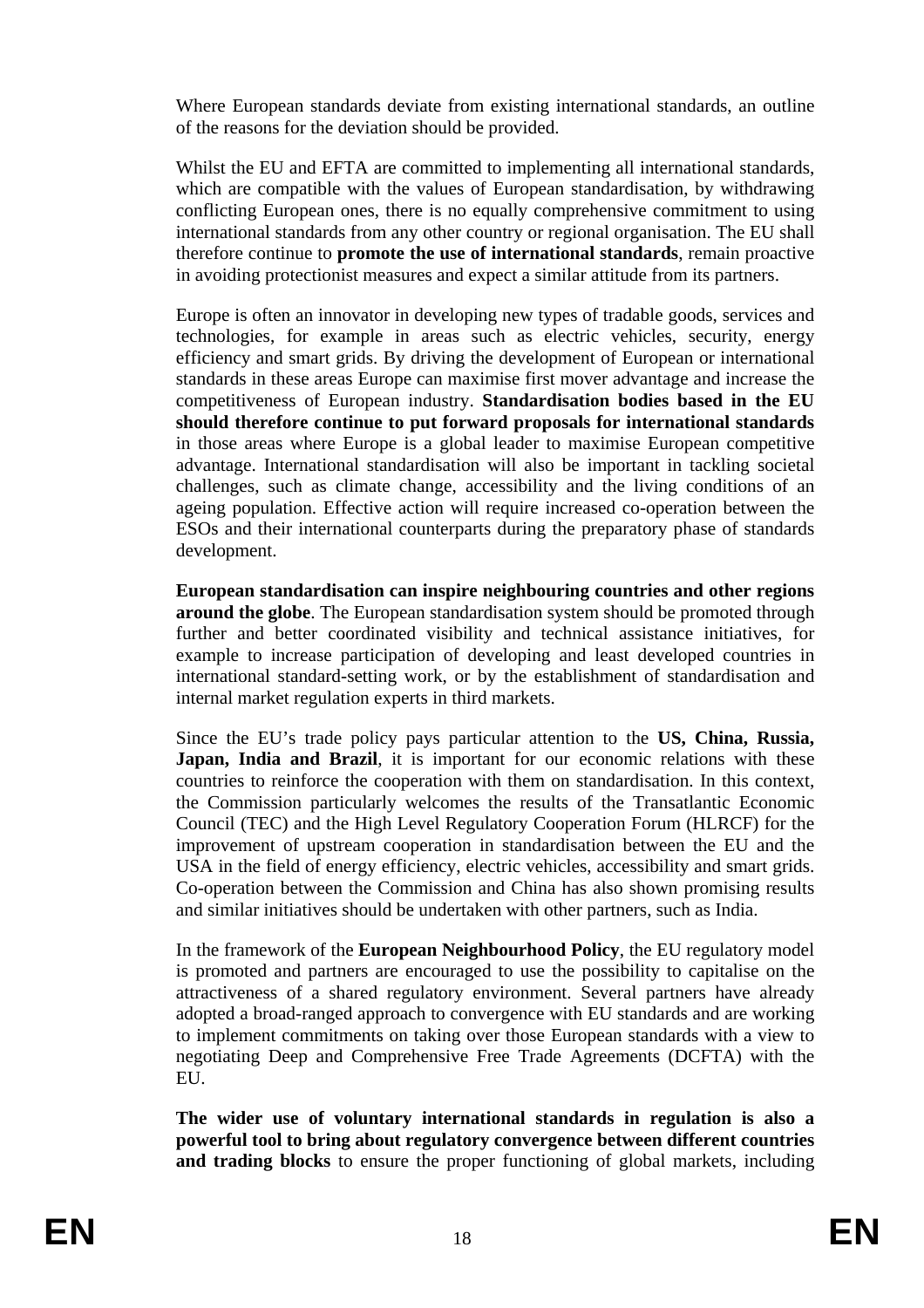financial markets**.** During trade negotiations and regulatory dialogues the European Commission and Member States should therefore continue to promote regulatory convergence and make use of existing sectoral initiatives, which include a standardisation component. The EU should also work with its international partners to promote the use of voluntary international standards in regulation and to improve the openness, transparency and quality/effectiveness of our respective processes.

The ESOs already collaborate and coordinate their activities with their international counterparts. **They should jointly conclude further agreements with the recognised standards bodies in third countries and regions**.

## **Actions**

- (24) The Commission will continue **to promote the enhanced convergence to international standards, the use of voluntary standards in regulation and the use of existing sectoral regulatory convergence initiatives** in the context of regulatory dialogues and trade negotiations. The Commission will support and strengthen current regulatory dialogues, in particular those which explicitly include standardisation, and investigate the possibility of establishing further dialogues with new partners.
- (25) The Commission will provide **technical assistance** to countries and regions, with a view to encouraging their participation in international standard setting work.
- (26) By supporting **European standardisation experts** in the countries with a strategic trade dimension for the EU, the Commission will strengthen cooperation with their standardisation bodies.
- (27) The Commission expects that ESOs and NSBs put forward more **proposals for international standards in those areas where Europe is a global leader.** The Commission further requests that the ESOs actively monitor European performance in international standardisation and that they report annually on this to the Commission.
- (28) **ESOs are expected to act jointly in international matters** and to further strengthen their existing co-operation with their international counterparts. Such improved cooperation should include innovative areas of standards development, and further promotion of mechanisms for the joint preparation of standards.

## **8. MONITORING PROGRESS AND DEVELOPING A STRATEGY BEYOND 2020**

The Commission will begin implementation of its actions immediately while some actions may require the entry into force of the accompanying regulation, ideally on 1 January 2013.

By 2013 at the latest, an **independent review** will be launched to measure and assess if the strategic objectives of this communication are being achieved. Its main objective will be to assess if, in a longer term perspective, the European standardisation system is able to adapt to the quickly evolving environment and to contribute to Europe's strategic internal and external objectives, in particular in the field of industrial policy, innovation and technological development. It will also examine if the European standardisation system is adequate from the point of view of the market's needs, of inclusivity and of representativity. In this context, it will also